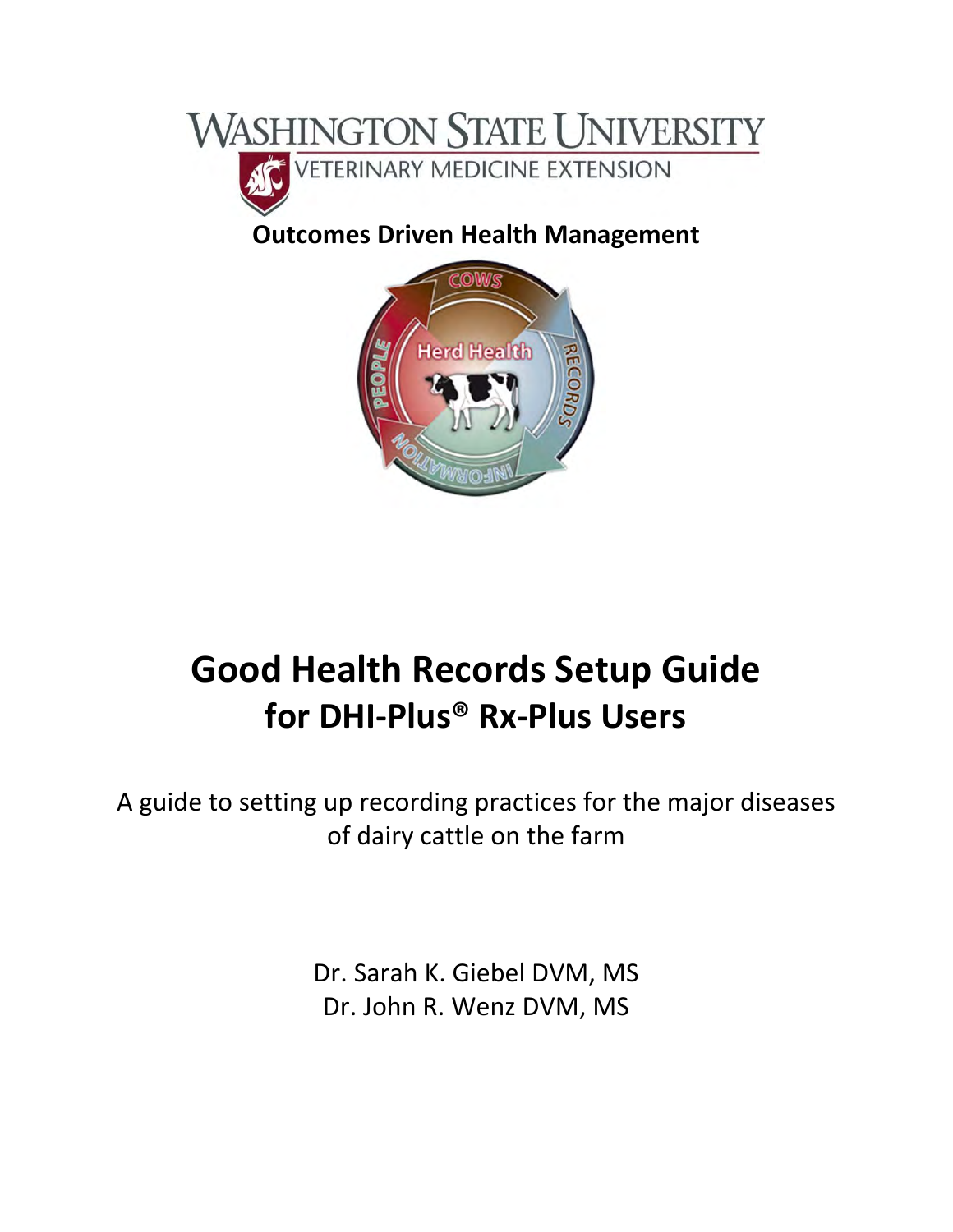# **WASHINGTON STATE UNIVERSITY**<br> **Table of Contents**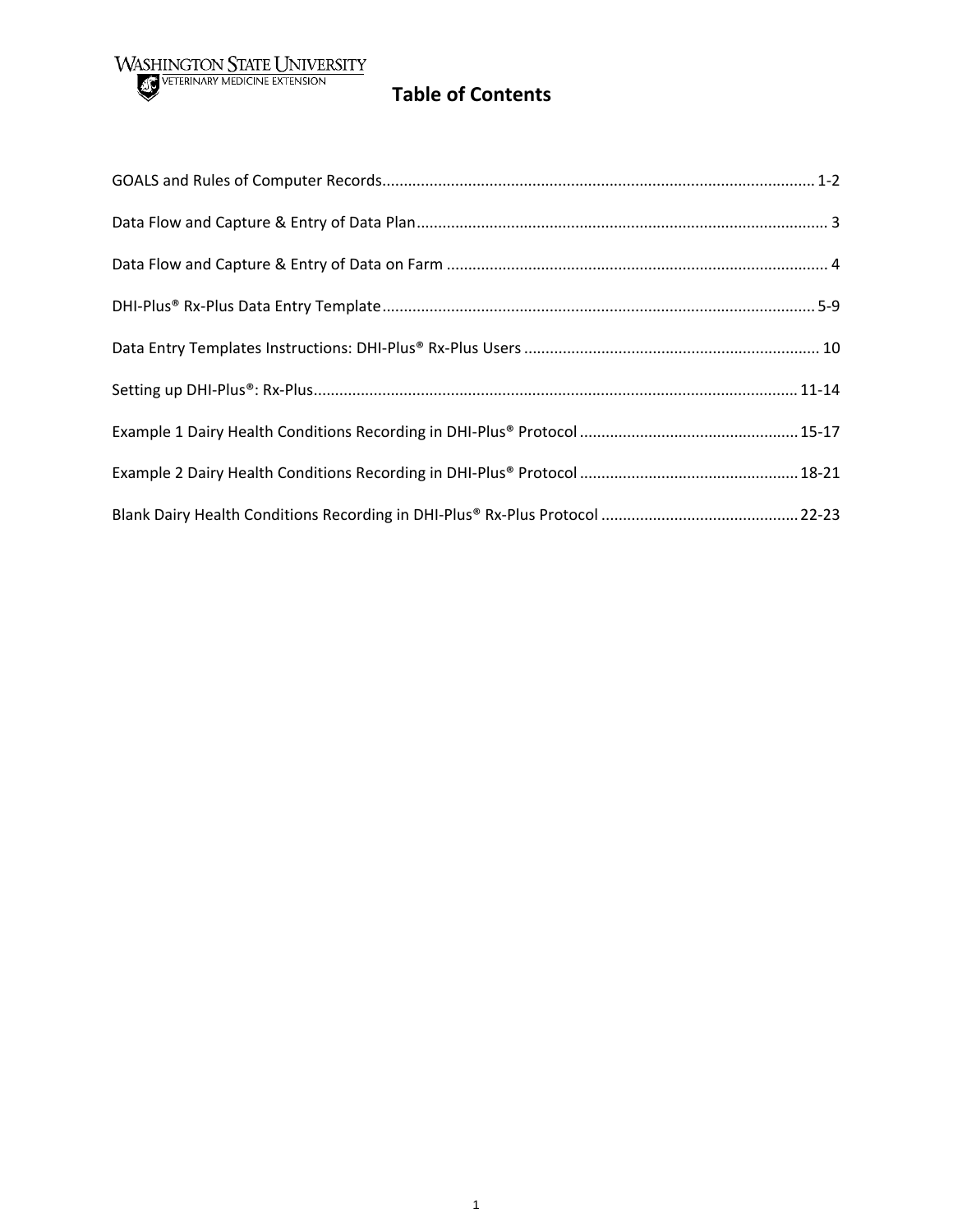



#### **When setting up Health Event Data Entry Protocols consider the following:**

#### **GOALS of Computer Records:**

#### **1. Individual cow management decisions**

Computer records need to make it possible and easy to manage individual cows on a daily basis. Decisions regarding cows to treat, to move and when cows have passed their milk/meat withholds should be correctly and easily made based on the computer records.

#### **2. Regulatory compliance and residue avoidance**

Treatment records must be kept in order to be compliant with FDA regulations and are a necessary component of residue avoidance in milk and meat.

#### **3. Outcomes‐based health management decisions**

Computer records should make it possible to evaluate the health of the herd and the outcomes of disease on the dairy (retreatment, recurrence, removal). Providing information to make best management decisions based on what the cows on the dairy tell you.

#### **Three Simple RULES of Good Recording:**

#### **1. All disease episodes should be captured**

Record **ALL** disease episodes identified regardless of severity, duration or treatments!

Some dairies only record disease episodes that are considered 'severe'; others only record those cases that are treated with a drug that has a withdrawal. **Record them all** and include severity or treatment. This allows you to compare the outcomes of cases based on these criteria and determine how best to manage your cows on your dairy based on your records!

Accurate, industry‐wide health records will allow: future genetic selection based on disease resistance, comparison of disease incidence and evaluation of treatment efficacy across the industry. Current 'user‐defined' health records lack accuracy thus *comparisons between farms can't be made* as is done with reproduction and milk production records.

#### **2. Record episodes using a single, specific event for each disease**

Make and record specific disease diagnoses.

**Call it what it is!** The FDA wants to know what disease was being treated; you want to know what disease occurred, how it was managed and the outcome of those management decisions.

- Make a specific disease diagnosis and record it. For example if you diagnose a fresh cow with a uterine infection record it as METR or METRITIS not DIRTY, ILL, EXNL, INFUSE or TREATED.
- Don't lump different diseases into a single, non-specific event like ILL, TREATED or OTHER or a treatment event like EXNL or TREATED.

#### **Pick ONE event and stick with it!**

 Record all cases of a disease using the same event. For example record cows with clinical mastitis as MAST only, not MAST, ECOLI, MYCO and STAPH. Record specific information about the disease episode in the remark.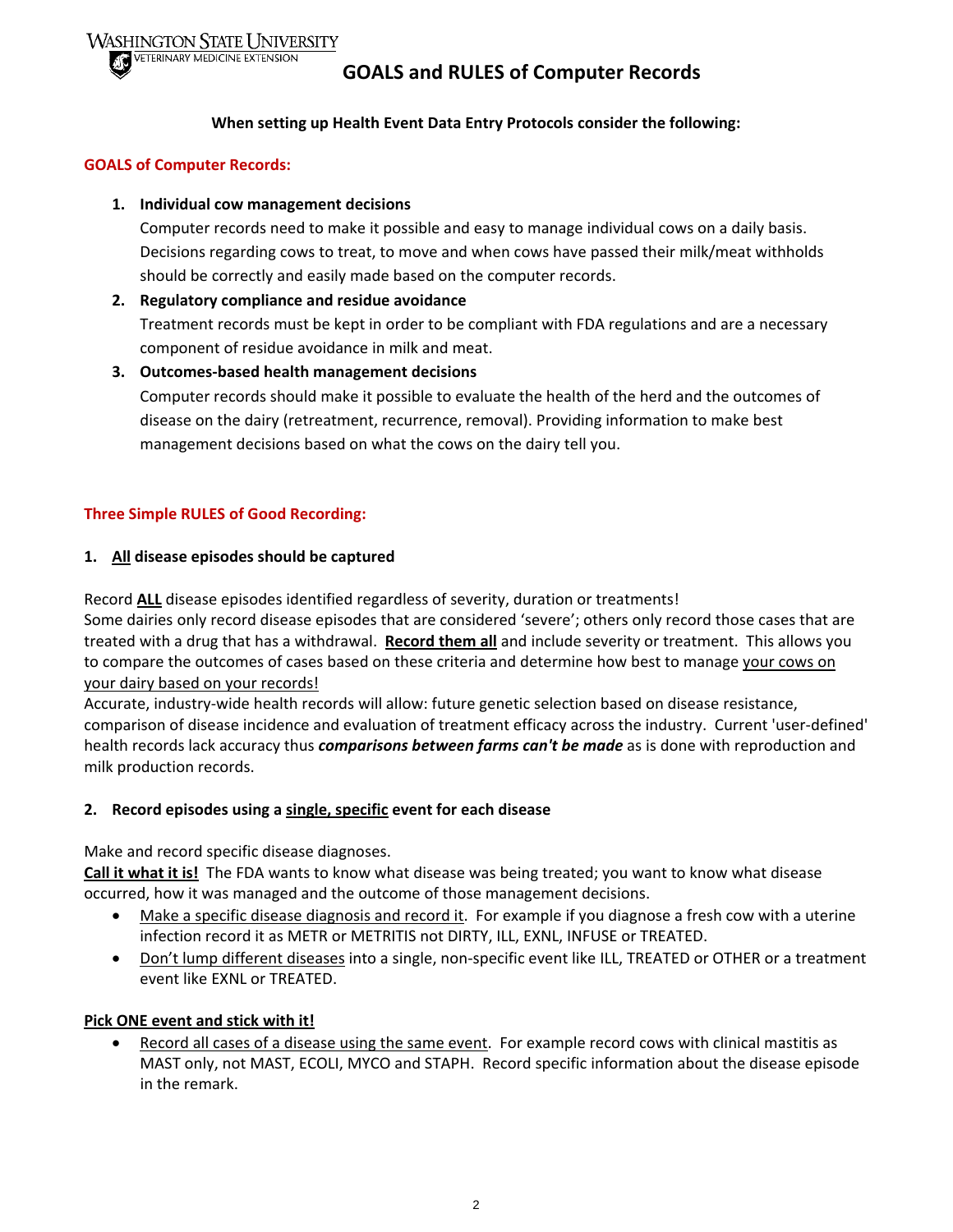- Consider using a different event for re-treatments. This keeps the count of disease episodes accurate and makes it possible to easily identify clinical episodes that failed to respond to initial therapy.
- Avoid recording an event for every day of treatment. Doing so inflates disease episode counts.

#### **3. Record the same information, in the same order with the same abbreviations for each disease.**

#### **Record the same information for every episode of disease recorded**

What information should be recorded is dictated by the answers you want to get from the cows. At a minimum record the following:

- Treatment
	- o Be sure to always include those with a meat or milk withdrawal time or other treatments you may want to evaluate.
	- o Always include "no treatment (NT)" as an option. This clearly indicates the treatment being tracked was not given. If treatment information is missing from a record there is no way to know if they truly were not treated or if it just wasn't recorded.
- Cow location (pen the cow was in when diagnosed with disease)
	- o Recording pen allows evaluation of pen as a risk factor for disease where relevant (primarily mastitis and diseases causing lameness).

#### **Record that information in the same order for every episode of disease recorded**

This makes it possible for a computer to parse out the information from all disease episodes recorded for all cows. If the computer is told treatment information is first and quarter information is second it must always be that way. This is another reason for recording 'no treatment (NT)' when a no treatment is given, it acts as a 'space holder' for treatment information maintaining the expected order of information.

#### **Use the same abbreviations for every episode of disease recorded**

If records are to be efficiently summarized and evaluated by a computer the same abbreviations must always be used. For example many dairies record the reason a cow died and often use '?' to indicate the cause of death is unknown. However, sometimes '??' or '???' or '?????' is entered. To the human mind they all register as a question mark (though some might consider the number of question marks to indicate the degree of uncertainty as to why the cow died) but to a computer each entry is different.

- Use 2-3 letter abbreviations, as these are more easily recognized than single letter abbreviations
- Limit use of punctuation and spaces, if used be consistent, but otherwise they take up valuable space in a remark and often don't contribute much to understanding the information in the remark.
- As discussed before record 'no treatment (NT)' so the treatment choice is clear and information order is preserved.
- If you want to indicate that an animal is not being treated because she is being sent to beef then you can record a treatment of 'BF' for beef.

As long as Rx‐Plus is used, the data will be in the same order. If the protocols are set‐up properly then the abbreviations and information will be the same.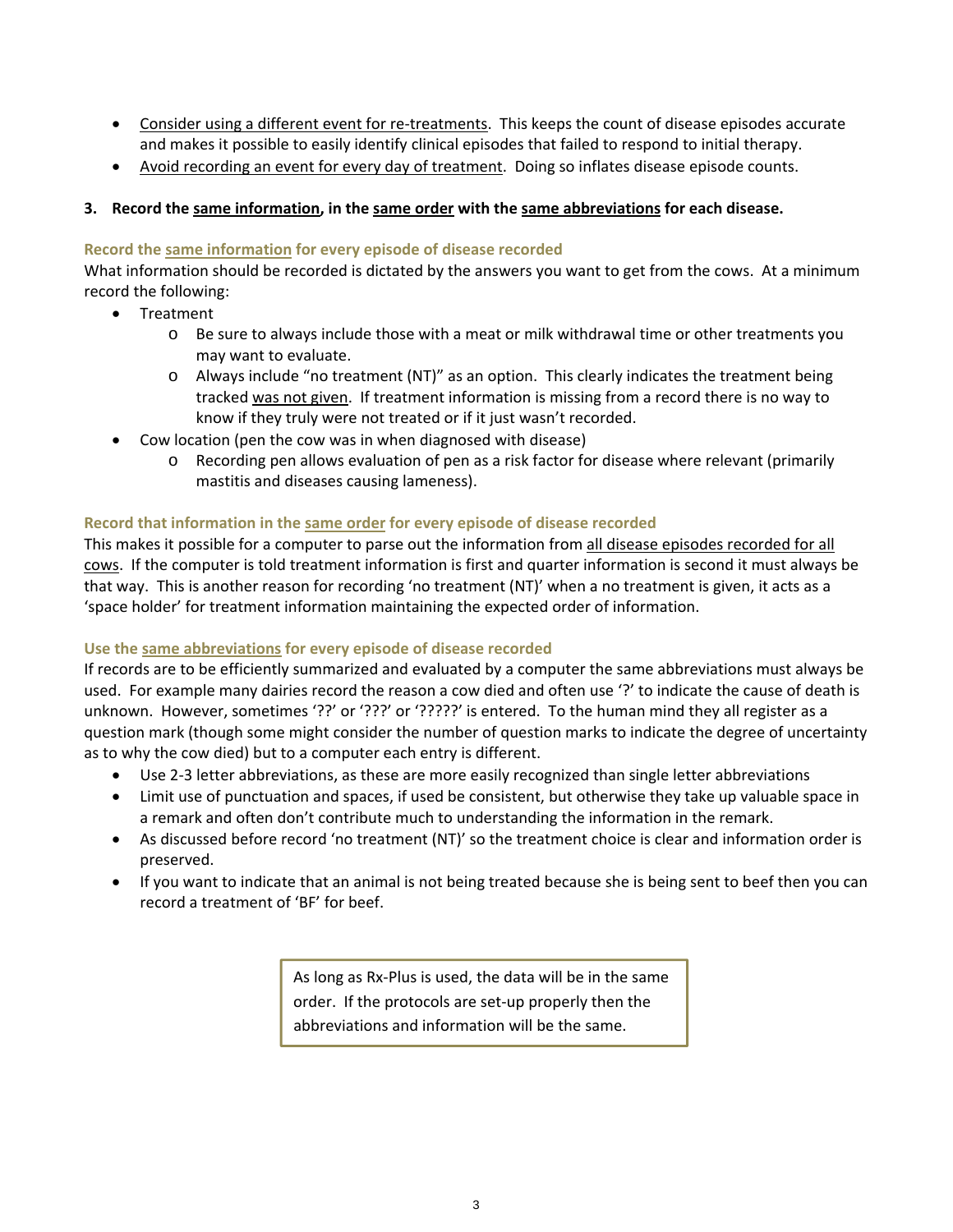

#### **Data Flow and Capture & Entry of Data Plan**

#### **Data Flow Diagram**

You recorded how data flow occurs currently; are any changes going to be made to the flow of data? Indicate the proposed flow of data from cow to computer below.

#### **Data Capture**

| <b>Data Entry</b> |
|-------------------|
|                   |
|                   |

WHERE is data going to be entered\_\_\_\_\_\_\_\_\_\_\_\_\_\_\_\_\_\_\_\_\_\_\_\_\_\_\_\_\_\_\_\_\_\_\_\_\_\_\_\_\_\_\_\_\_\_\_\_\_\_\_\_\_\_\_\_

HOW will data be entered\_\_\_\_\_\_\_\_\_\_\_\_\_\_\_\_\_\_\_\_\_\_\_\_\_\_\_\_\_\_\_\_\_\_\_\_\_\_\_\_\_\_\_\_\_\_\_\_\_\_\_\_\_\_\_\_\_\_\_\_\_\_\_\_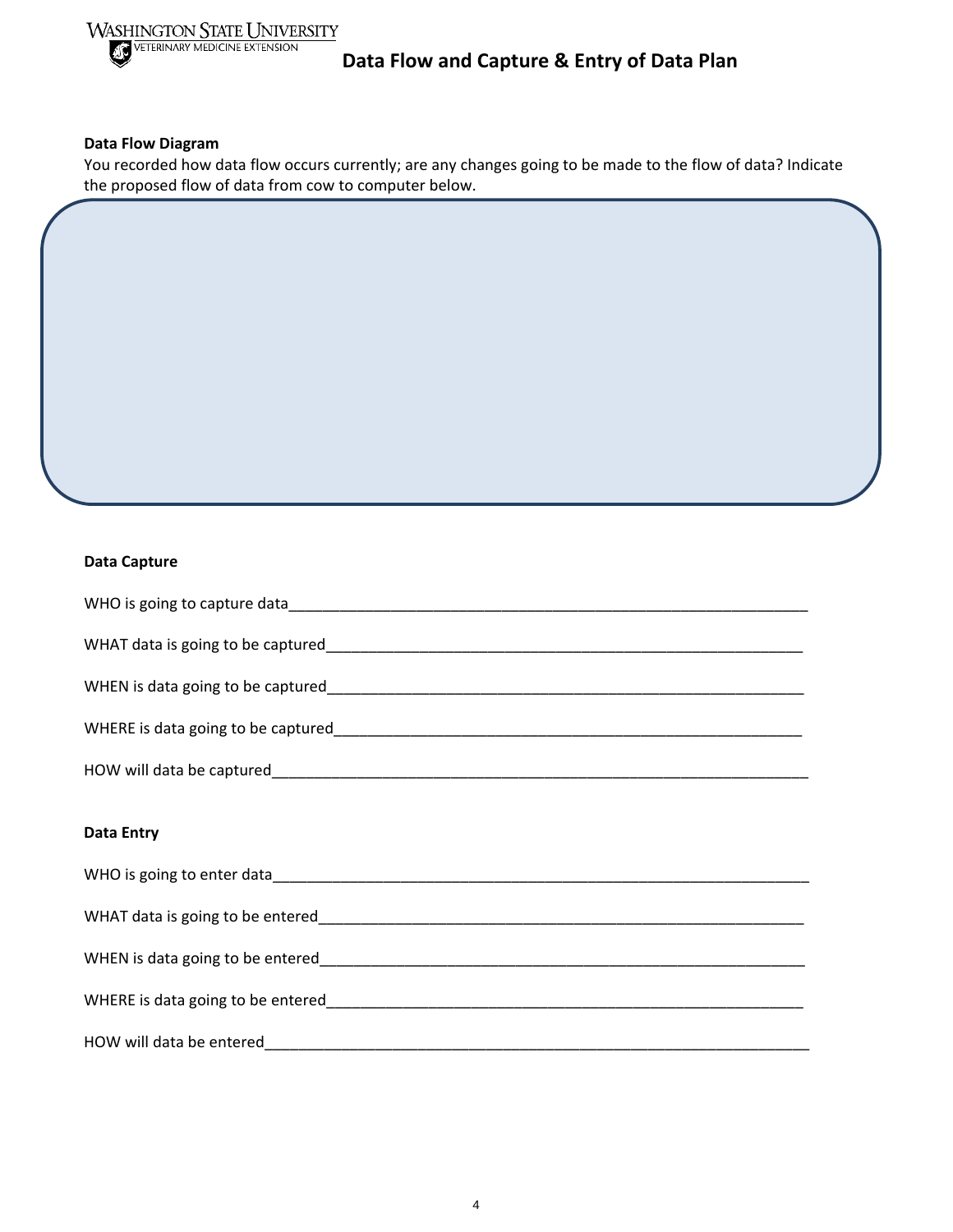



**Data Flow and Capture & Entry of Data on Farm**

#### **Data Flow**

Data should flow from the point of action at the cow (data capture) to entry into the health record system (data entry) involving the fewest people and least number of steps possible. Over time unintended complexity and unnecessary data capture and recording can develop with 'ad hoc' plans resulting in loss of one of the most valuable resources on a dairy ‐ TIME. Is time being wasted on your dairy?

Use the data collected on the Hospital/Fresh Pen Observations form to help evaluate the data flow.

#### **Data Capture** – **Who will capture what, where, when and how?**

Cow people should be doing cow work not excessive paper work. However, some is required if the dairy is to have "Good Health Records" and optimize the effectiveness of the cow work they do. It is critical to keep data capture as simple and convenient as possible, making use of forms and methods already in place with some modification as needed.

There is a common perception that keeping "Good Health Records" will involve 'a lot more paperwork' and time. However, often critical evaluation of data flow on the dairy results in streamlining paper work and a reduction in the time required.

General recommendations for data capture sheets:

- Make sure that all data needing to be entered into the computer is captured on the data entry sheets or directly into a handheld computer.
- Do not include items for which the 'correct answer' can be provided even if the proper procedure was not followed or completion of tasks can be filled in at a later time even if it was not.
	- o Example. 'Calving observation sheet' with check boxes for hours of the day maternity pen was observed. Instead ask for the time a cow begins in stage 2 labor and the time delivery occurred and the time assistance was given. These data are more informative and facilitate accountability.
- Only capture data that will be used and eliminate capture of data that are not used.
	- Example. Every cow with clinical mastitis had a MAST event recorded with a remark: MIM. According to management, workers were supposed to record the severity of clinical mastitis and MIM was an abbreviation for Mild Mastitis. Turns out the workers thought it just meant mastitis and all cows had the MIM abbreviation and none received the MOM (Moderate Mastitis) or SEM (Severe Mastitis). Clearly these severity data were not being used by the dairy or someone might have noticed the strange fact that cows only had mild clinical mastitis.
- Reduce redundant steps in data capture. Streamline the process, where possible, by capturing data (writing it down) on the same sheet that will be read for data entry.

#### **Data Entry** – **Who will enter what, where, when and how?**

For herds using dairy management software on a computer, protocols for data entry will be necessary to ensure accurate and consistent health records.

- The fewer the better; the fewer people responsible for data entry the better for keeping consistent records.
- Limit data entered to those:
	- o Needed for computer generated lists.
	- o Necessary for individual cow management.
	- o To be summarized for the entire herd to evaluate management.
	- o That must be kept for permanent records.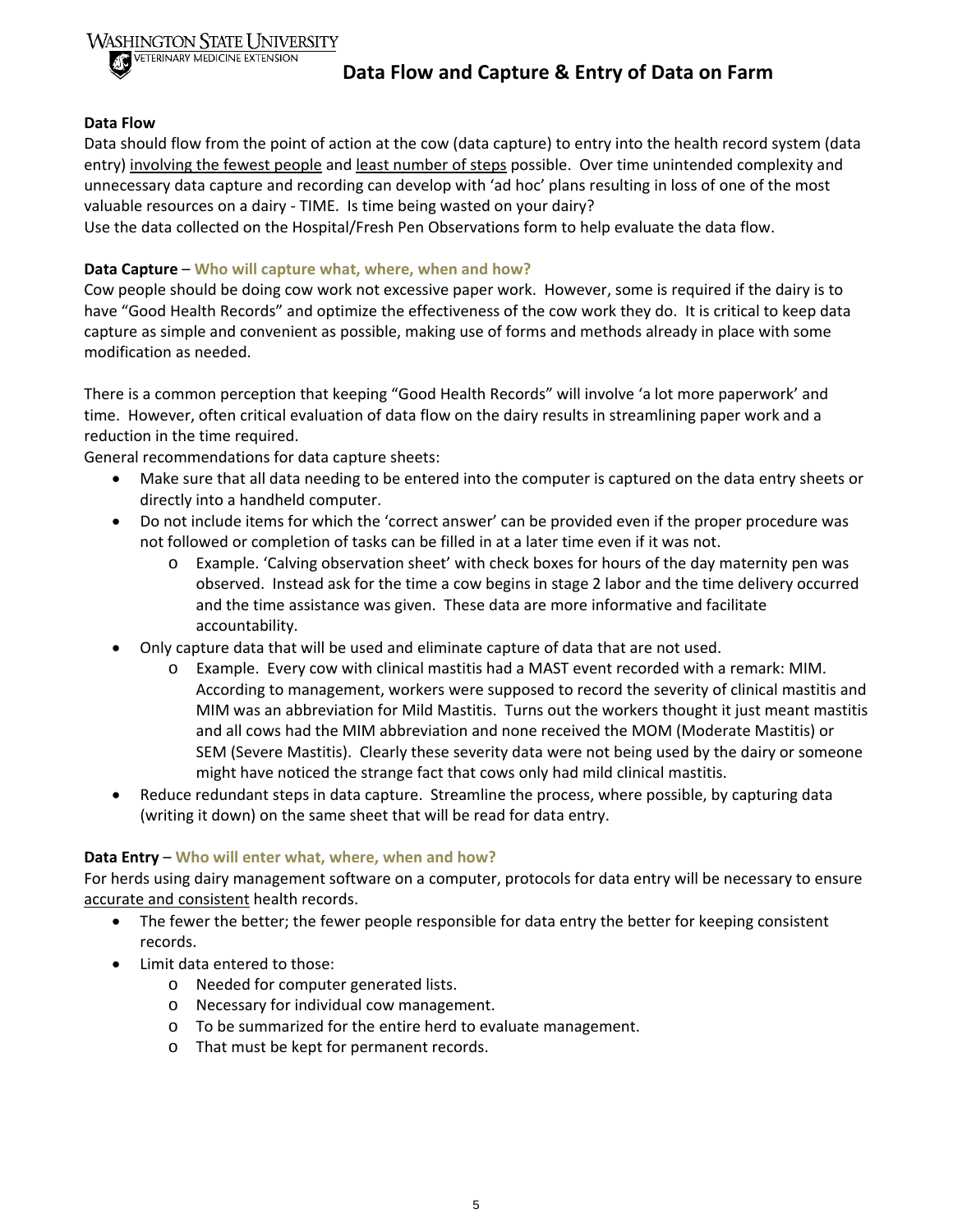

| Dairy:     |           |          | Date: |                  |
|------------|-----------|----------|-------|------------------|
| Disease:   |           |          |       |                  |
| Condition: | Protocol: | Drug(s): | Dose: | <b>Duration:</b> |
|            |           |          |       |                  |
|            |           |          |       |                  |
|            |           |          |       |                  |
|            |           |          |       |                  |
|            |           |          |       |                  |
|            |           |          |       |                  |
|            |           |          |       |                  |
|            |           |          |       |                  |
|            |           |          |       |                  |
|            |           |          |       |                  |
|            |           |          |       |                  |
|            |           |          |       |                  |
|            |           |          |       |                  |
|            |           |          |       |                  |
|            |           |          |       |                  |
|            |           |          |       |                  |
|            |           |          |       |                  |
|            |           |          |       |                  |
|            |           |          |       |                  |
|            |           |          |       |                  |
|            |           |          |       |                  |
|            |           |          |       |                  |
|            |           |          |       |                  |

**Disease:** Disease being recorded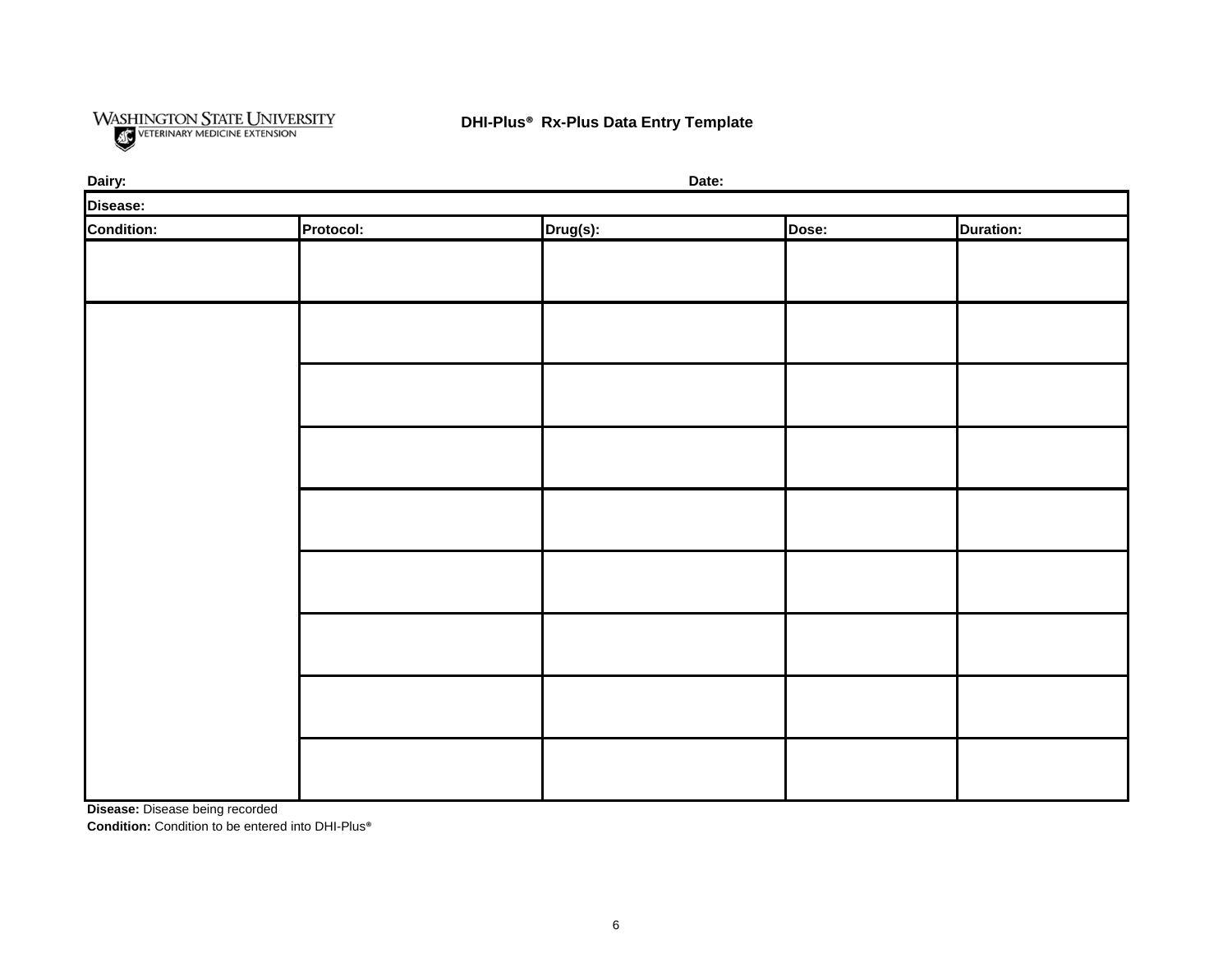

| Dairy:     |           |          | Date: |                  |
|------------|-----------|----------|-------|------------------|
| Disease:   |           |          |       |                  |
| Condition: | Protocol: | Drug(s): | Dose: | <b>Duration:</b> |
|            |           |          |       |                  |
|            |           |          |       |                  |
|            |           |          |       |                  |
|            |           |          |       |                  |
|            |           |          |       |                  |
|            |           |          |       |                  |
|            |           |          |       |                  |
|            |           |          |       |                  |
|            |           |          |       |                  |
|            |           |          |       |                  |
|            |           |          |       |                  |
|            |           |          |       |                  |
|            |           |          |       |                  |
|            |           |          |       |                  |
|            |           |          |       |                  |
|            |           |          |       |                  |
|            |           |          |       |                  |
|            |           |          |       |                  |
|            |           |          |       |                  |

**Disease:** Disease being recorded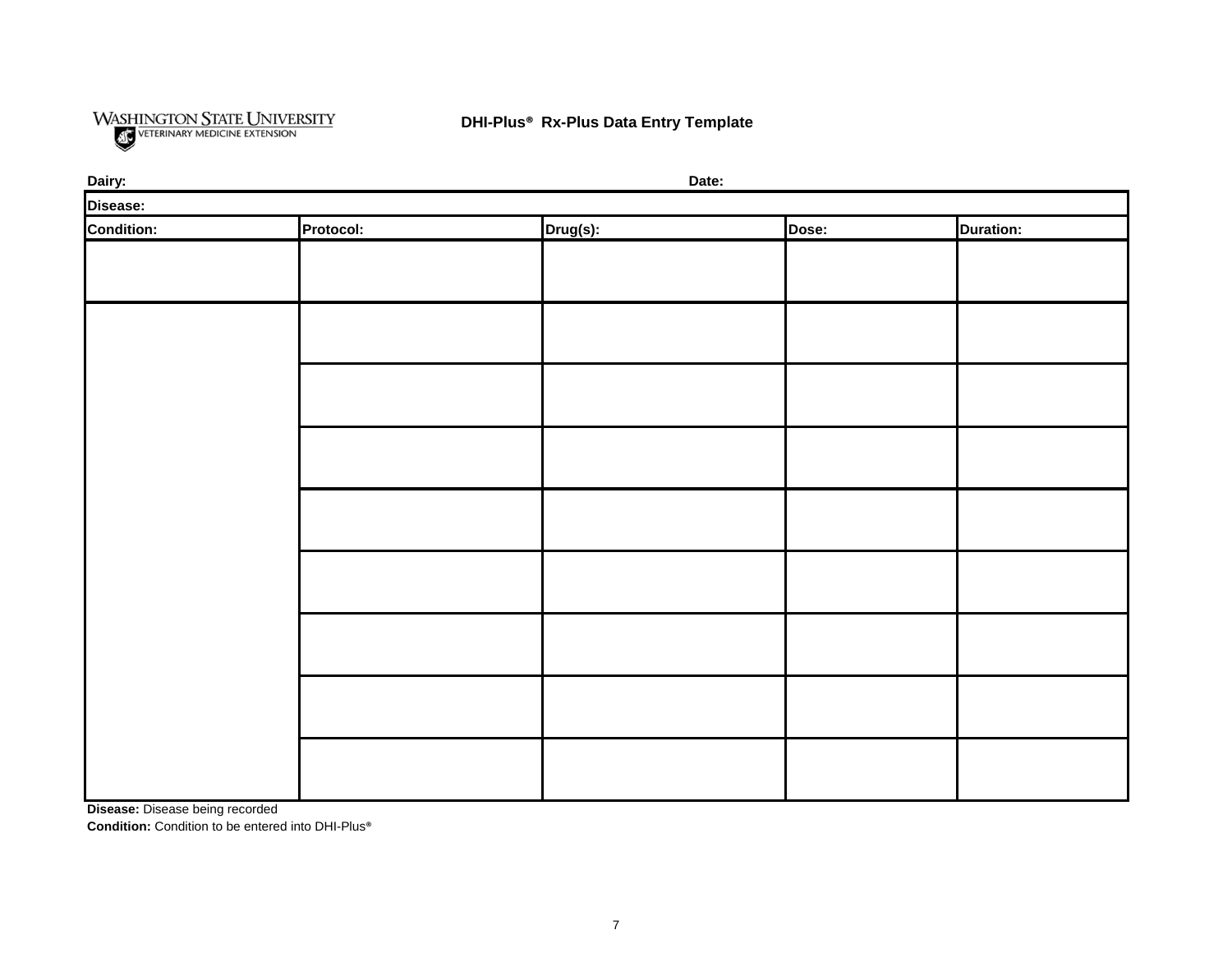

| Dairy:            |           | Date:    |       |                  |
|-------------------|-----------|----------|-------|------------------|
| Disease:          |           |          |       |                  |
| <b>Condition:</b> | Protocol: | Drug(s): | Dose: | <b>Duration:</b> |
|                   |           |          |       |                  |
|                   |           |          |       |                  |
|                   |           |          |       |                  |
|                   |           |          |       |                  |
|                   |           |          |       |                  |
|                   |           |          |       |                  |
|                   |           |          |       |                  |
|                   |           |          |       |                  |
|                   |           |          |       |                  |
|                   |           |          |       |                  |
|                   |           |          |       |                  |
|                   |           |          |       |                  |
|                   |           |          |       |                  |
|                   |           |          |       |                  |
|                   |           |          |       |                  |
|                   |           |          |       |                  |
|                   |           |          |       |                  |
|                   |           |          |       |                  |
|                   |           |          |       |                  |
|                   |           |          |       |                  |
|                   |           |          |       |                  |

**Disease:** Disease being recorded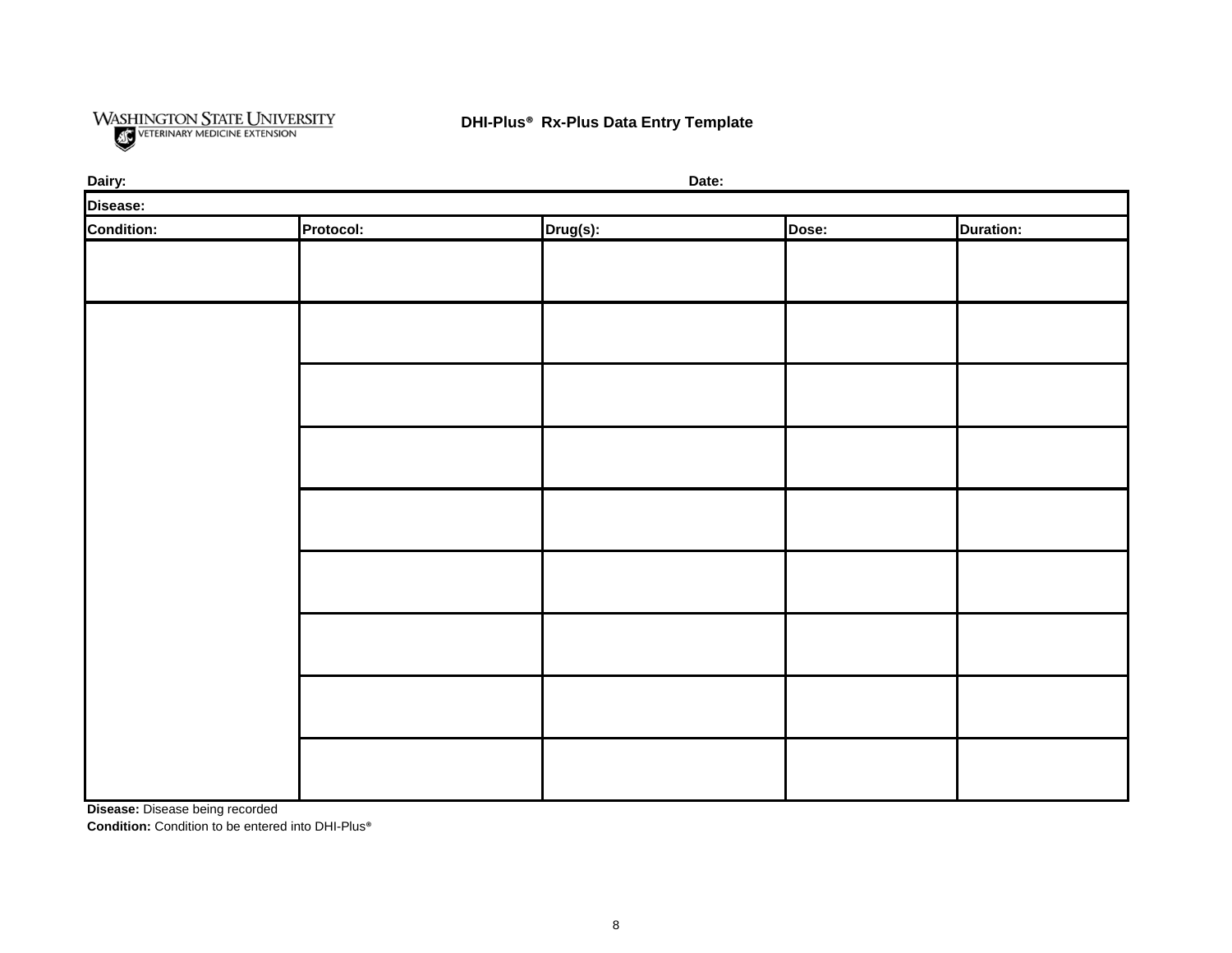

| Dairy:     |           |          | Date: |                  |
|------------|-----------|----------|-------|------------------|
| Disease:   |           |          |       |                  |
| Condition: | Protocol: | Drug(s): | Dose: | <b>Duration:</b> |
|            |           |          |       |                  |
|            |           |          |       |                  |
|            |           |          |       |                  |
|            |           |          |       |                  |
|            |           |          |       |                  |
|            |           |          |       |                  |
|            |           |          |       |                  |
|            |           |          |       |                  |
|            |           |          |       |                  |
|            |           |          |       |                  |
|            |           |          |       |                  |
|            |           |          |       |                  |
|            |           |          |       |                  |
|            |           |          |       |                  |
|            |           |          |       |                  |
|            |           |          |       |                  |
|            |           |          |       |                  |
|            |           |          |       |                  |
|            |           |          |       |                  |
|            |           |          |       |                  |
|            |           |          |       |                  |
|            |           |          |       |                  |
|            |           |          |       |                  |

**Disease:** Disease being recorded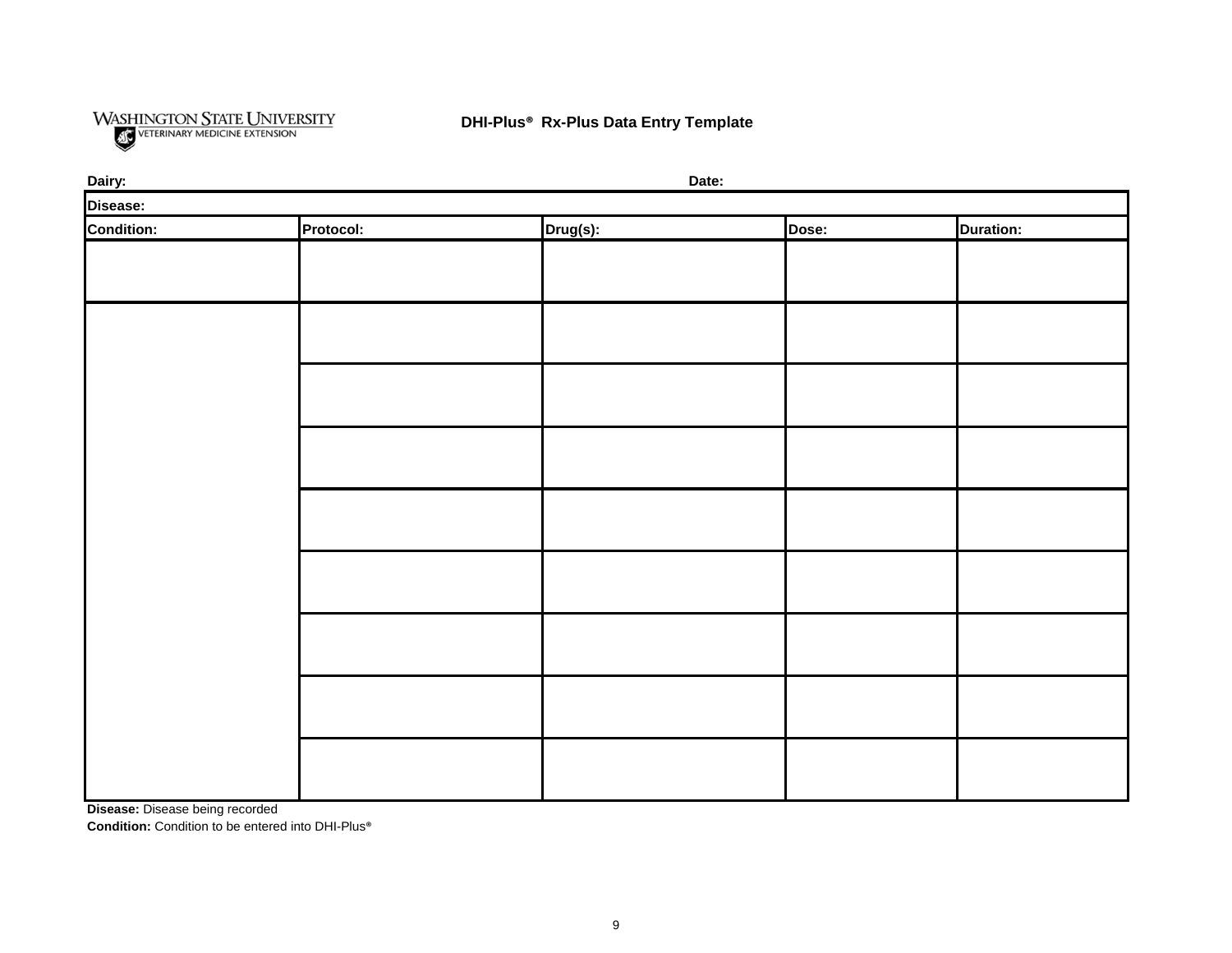

| Dairy:     |           |          | Date: |                  |
|------------|-----------|----------|-------|------------------|
| Disease:   |           |          |       |                  |
| Condition: | Protocol: | Drug(s): | Dose: | <b>Duration:</b> |
|            |           |          |       |                  |
|            |           |          |       |                  |
|            |           |          |       |                  |
|            |           |          |       |                  |
|            |           |          |       |                  |
|            |           |          |       |                  |
|            |           |          |       |                  |
|            |           |          |       |                  |
|            |           |          |       |                  |
|            |           |          |       |                  |
|            |           |          |       |                  |
|            |           |          |       |                  |
|            |           |          |       |                  |
|            |           |          |       |                  |
|            |           |          |       |                  |
|            |           |          |       |                  |
|            |           |          |       |                  |
|            |           |          |       |                  |
|            |           |          |       |                  |
|            |           |          |       |                  |
|            |           |          |       |                  |
|            |           |          |       |                  |
|            |           |          |       |                  |

**Disease:** Disease being recorded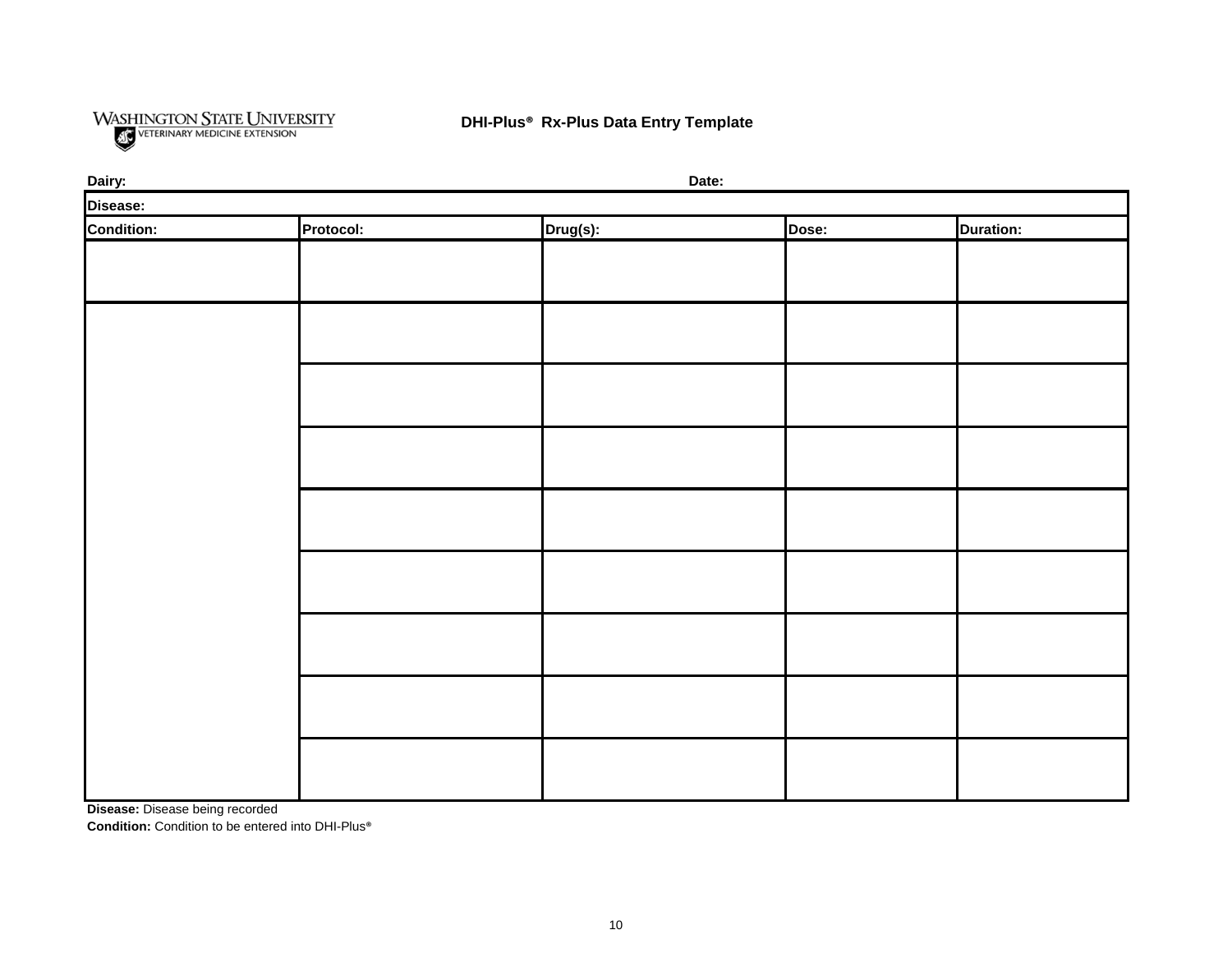#### **WASHINGTON STATE UNIVERSITY SHINGTON STATE UNIVER**<br>**SECURE VETERINARY MEDICINE EXTENSION**

#### **Data Entry Templates Instructions: DHI‐Plus® Rx‐Plus Users**

#### **Purpose:**

Using these templates systemically determines what and how the dairy will record information about diseases/conditions of importance in the computer.

#### **How to use the Templates:**

When entering disease information through RX the following information will be automatically recorded in the User Field 21: condition, protocol, drug, dose, route, frequency, # of days for milk and meat withhold, days on protocol, pen and lbs of milk from the last test.

- Fill in the Disease you are discussing and the Condition that will be used to record this disease (current condition or the name of the condition that will be created).
- Protocol: Enter the names of the protocols that you will be creating. The name of the protocol is what the person entering the event in RX will see, so it should make sense to that person as well as you.
	- o Drugs: List the Drugs that will be associated with this protocol
	- o Dose: the dose of each drug given
	- $\circ$  Duration: the duration of the therapy and the frequency if different than once per day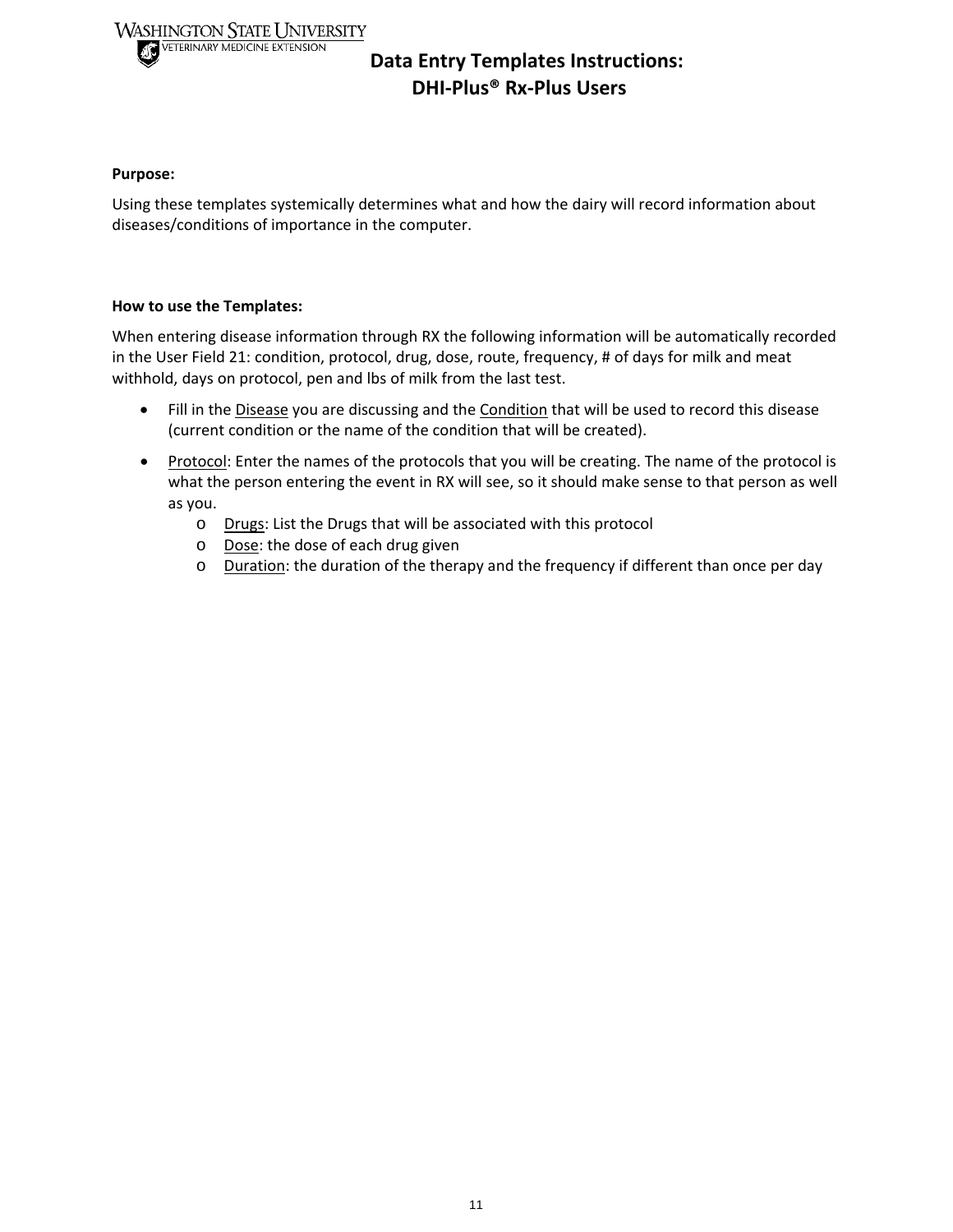

#### **Setting up DHI‐Plus®: RX Plus**

- 1. RX Plus must be purchased and installed by the DHI-Plus<sup>®</sup> representative.
- 2. Select 'Tracking' on the toolbar and then select 'RX Treatment Setup.'



- 3. This is the screen that will come up. A **condition** should be the disease or condition that you want to record (ie. Mastitis, Metritis, Milk Fever). A **protocol** should be the name of the treatment protocol that is being used to treat a condition. A condition can have more than one protocol, these are often named according to severity or by the drug(s) being used (ie. Mild, Moderate, Severe, Polyflex). Protocol names should be easily understood as this is what the person entering the data will choose. A **RX drug library** is where all the drugs that are being used are entered. \*\*Be sure that all of drug information is filled out; including zeros, if it is not filled out then the protocol and condition will not function properly.
	- a. Drugs are drug over to the Protocol(s) that they apply to.
	- b. Protocols are then drug over to the Condition(s) that they apply to.

| <b>Conditions</b>       | Protocols    | Rx Drug Library           |
|-------------------------|--------------|---------------------------|
| <b>EX NEW CONDITION</b> | NEW PROTOCOL | <b>K</b> NEW DRUG ROUTINE |

- 4. To setup RX Plus:
	- a. Pick a Condition to start with and enter the name in the area that currently says 'NEW CONDITION'. To add another condition right click within the Condition and click 'New Condition'.
	- b. Pick a Protocol name and enter that. To add more protocols, right click in the Protocols column and click 'New Protocol'.
	- c. Enter all the drug names that are needed for this Protocol.
		- i. Double click on the Drug name and fill out the 'RX Drug Setup' for each drug.
			- a. RX Drug Name: the name that you entered.
			- b. Treatment(s) Start on Day: What day of the protocol you want this drug to start on; this is usually 1.

**Rx Treatme** Condition

c. Route: Click the arrow and pick from the drop down menu the route that this drug

will be given. NOTE: Drugs give the route IMM are the only dru that the computer will force yo to choose the quarter(s) affected.

- d. Frequency: Click the arrow and pick the frequency that the drug will be given from the drop dow list. Most commonly you will choose the first option which is once per day.
- e. Number of Treatments: Enter the number of days that the cow w

| <b>Rx Drug Library</b><br>Conditions<br>Protocols.<br><b>K</b> SPECTRAMAST<br><b>ER MASTITIS</b><br>MILD-SPECTRAMAST<br>şiven<br>Rx Drug Setup: SPECTRAMAST<br>drugs<br><b>DK</b><br>e you<br>Rs Drug<br><b>BREETRAMAST</b><br>Cancel<br>Name.<br>ected.<br>Treatment(s)<br>$\overline{1}$<br>Start on Day<br>drug<br><b>Route</b><br>Frequency<br>۰<br>down<br>Number of<br>Treatments |   |
|-----------------------------------------------------------------------------------------------------------------------------------------------------------------------------------------------------------------------------------------------------------------------------------------------------------------------------------------------------------------------------------------|---|
|                                                                                                                                                                                                                                                                                                                                                                                         |   |
|                                                                                                                                                                                                                                                                                                                                                                                         | x |
|                                                                                                                                                                                                                                                                                                                                                                                         |   |
|                                                                                                                                                                                                                                                                                                                                                                                         |   |
|                                                                                                                                                                                                                                                                                                                                                                                         |   |
|                                                                                                                                                                                                                                                                                                                                                                                         |   |
|                                                                                                                                                                                                                                                                                                                                                                                         |   |
|                                                                                                                                                                                                                                                                                                                                                                                         |   |
|                                                                                                                                                                                                                                                                                                                                                                                         |   |
| Dosage<br>×                                                                                                                                                                                                                                                                                                                                                                             |   |
| F Enable additional treatments for this drug with different dosages                                                                                                                                                                                                                                                                                                                     |   |
| Move to<br>T-String                                                                                                                                                                                                                                                                                                                                                                     |   |
| Withholding:<br>er the<br>Dry Cow Treatment                                                                                                                                                                                                                                                                                                                                             |   |
| Milk (Days)                                                                                                                                                                                                                                                                                                                                                                             |   |
| w will<br>Meat (Days)                                                                                                                                                                                                                                                                                                                                                                   |   |
| Example of a drug that has a "Loading" dose and additional treaments with a different dose.                                                                                                                                                                                                                                                                                             |   |
| Stage 1: 90 cc are given for 1 treatment on day 1<br>Stage 2: 45 cc are given for 4 treatments starting on day 2                                                                                                                                                                                                                                                                        |   |
|                                                                                                                                                                                                                                                                                                                                                                                         |   |
|                                                                                                                                                                                                                                                                                                                                                                                         |   |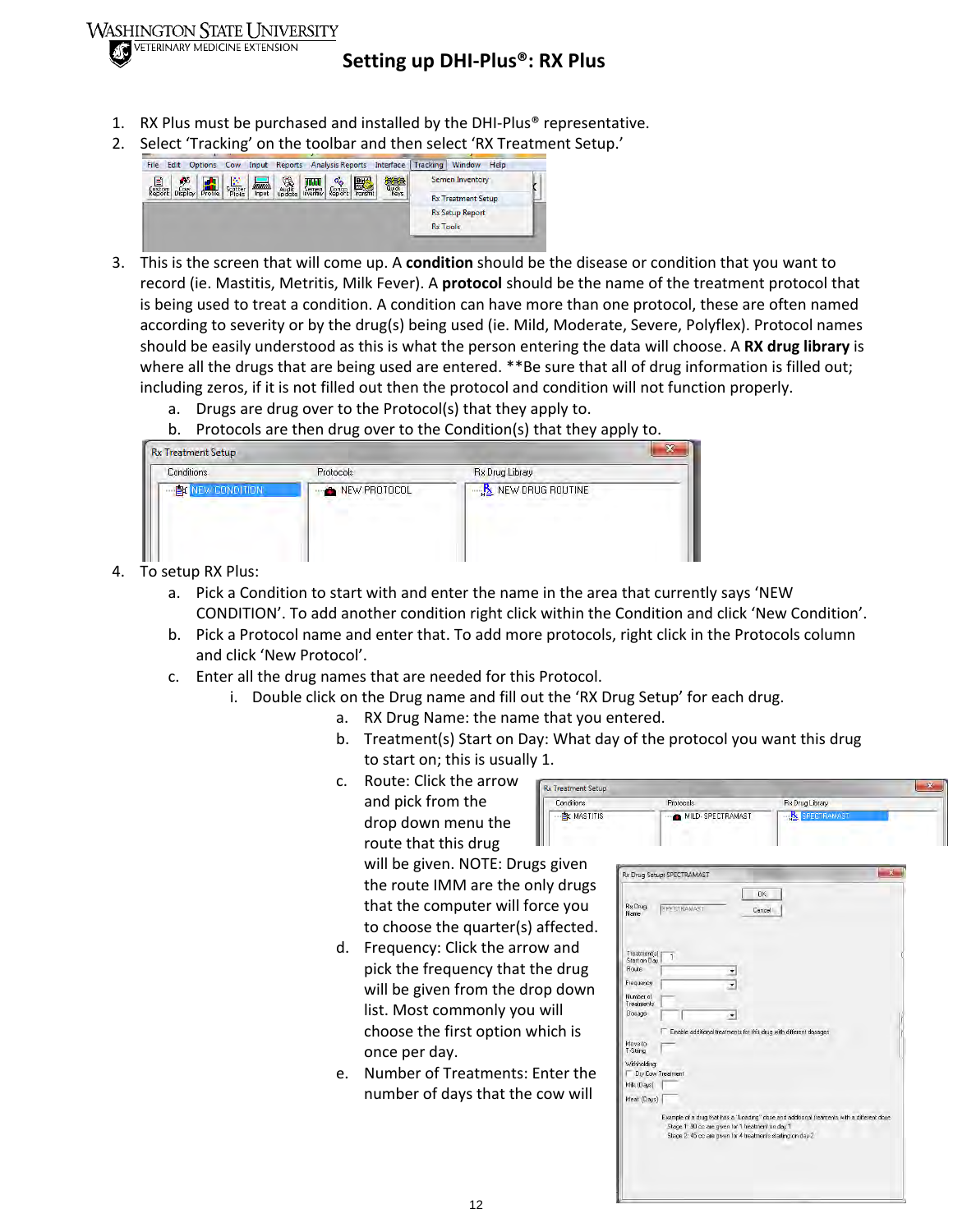receive this drug. The withhold dates will be set off of this and the number of days entered below for the Milk and Meat withholding.

- f. Dosage: Enter how much the cow will be receiving and from the drop down menu choose the unit of measurement.
	- i. If you have a drug that requires different dosages on different days, such as a drug that has a loading dose, you can choose 'Enable additional

treatments for this drug with different dosages' and fill in the information.

g. Move to T‐String: By entering a pen number here, a cow given this protocol will be moved to the designated pen once she has been given this

|                                            | Rx Drug Setup: SPECTRAMAST                                                |                                                                                  | $\mathbf{\bar{x}}$                                         |
|--------------------------------------------|---------------------------------------------------------------------------|----------------------------------------------------------------------------------|------------------------------------------------------------|
| R <sub>x</sub> Drug<br>Name                | <b>SPECTBAMAST</b><br>Stage 1: Initial treament<br>schedule for this drug | <b>DK</b><br>Cancel<br>Stage 2: Additional treatments<br>with a different dosage | Stage 3: Additional treatments:<br>with a different dosage |
| Treatment(s) $\frac{1}{1}$<br>Start on Day |                                                                           |                                                                                  |                                                            |
| <b>Route</b><br>Frequency                  |                                                                           |                                                                                  |                                                            |
| Number of<br>Treatments                    |                                                                           |                                                                                  |                                                            |
| Dosage                                     |                                                                           |                                                                                  |                                                            |
|                                            | ⊽                                                                         | Enable additional treatments for this drug with different dosages                |                                                            |

protocol. If you do not want the protocol to move the cow, then leave the space blank.

h. Withholding Dry Cow Treatment: If you are creating a protocol for a dry cow treatment then check this box and enter the additional information.

| Withholding:<br><b>▽</b> Dry Cow Treatment<br>Not to be used within<br>days of calving |
|----------------------------------------------------------------------------------------|
| Milk (Days)<br>After Calving                                                           |
| Meat (Days)                                                                            |

- i. Withholding Milk (Days): Enter the number of days that the milk needs to be withheld for.
- j. Withholding Meat (Days): Enter the number of days that the animals need to be held prior to slaughter. NOTE: If there is no withhold then enter zero, otherwise the protocol

will not function properly.

- 5. Once all drugs are entered for the protocol you are working on, click and drag each drug over to the protocol. You can click on the plus sign (+) to the left of the protocol name to see what drugs you have moved over.
- 6. Once the protocol has all the appropriate drugs listed with it, click and drag the protocol over to the condition it is being used to treat. Clicking the plus sign (+) will allow you to see what protocols are listed under the condition.
- 7. Continue to add drugs to the RX Drug Library, drag them to the appropriate protocol and then drag protocols to the conditions that they treat until everything is entered.
	- a. NOTE: If you use a drug at different dosages for different groups of animals or treatments (ie calves vs adult animals) then you will need to make separate drugs within the drug library for each dosage needed.
	- b. NOTE: Be cautious of how you title conditions, protocols and drugs‐ be specific and if you are adding or changing existing entries be sure to be consistent.
	- c. NOTE: If a cow is receiving more than one drug for a treatment, do not give them each a protocol, this will double your count of treatments and makes it very difficult to analyze. If multiple drugs are given then a combination protocol.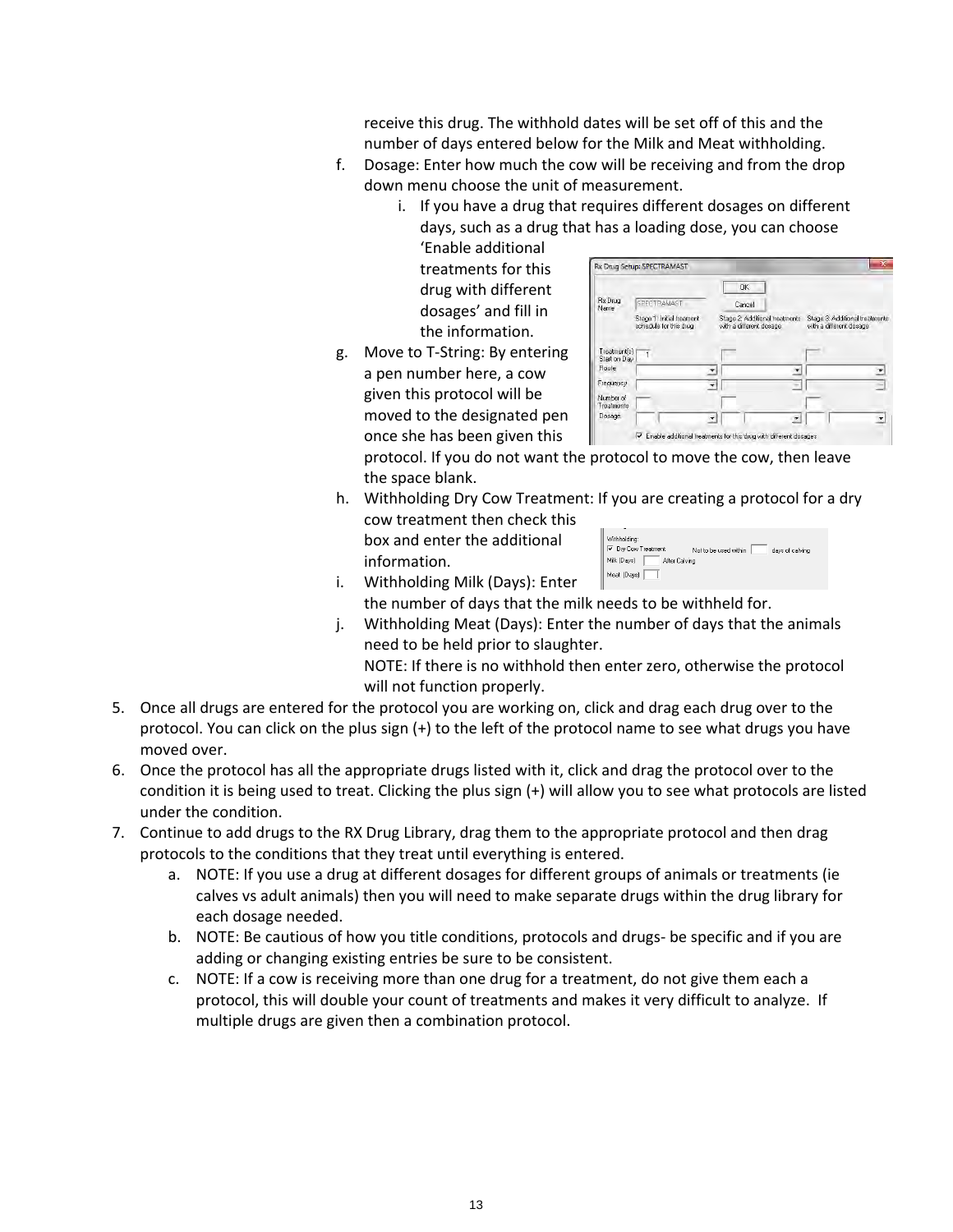#### **Treatment Lists**

- 1. When your RX was installed Treatment Lists should have come with it. Click on 'Custom Reports' at the top, far right. Scroll down until you see 'RX Drug Treatment', click on the plus sign (+) and there are several reports listed. You can choose which one best fits your needs, but I find report #513 to be the most useful for everyday hospital treatments.
- 2. If the report is not present, create the following report by:
	- d. Going to 'Custom Report' by clicking the icon circled in red below.<br>Ledit Options Cow Input Beports Analysis Reports Interface Iracking Window Help



- e. In the 'Custom Reports' window, select 'New', circled in purple above.
- f. In the 'New Report Setup' window, type 'RX TREATMENT LIST' in the 'New Report Title' space and hit enter. Go with the default Report Number provided.
	- i. From the 'Dictionary' space to the left (Red arrow), click and drag the following fields into the report: TSTRNG, CTL, CATEGORY, DSF, LDOT#M, RXMILKOK, RXMEATOK, RxDate, RXTREAT

|         |           |  |  |  |  |  |                  |  |  |               |             |  |                         |  |             |  |  |                                                                                                                                                                                                                                                                                                                                                                                                                                                                                                                                |  |                                                |  |  |  |   |  |                           |  |                 |  |                    |  |       |  |                                                                                        |  |  | $-10 - 8$ |  |
|---------|-----------|--|--|--|--|--|------------------|--|--|---------------|-------------|--|-------------------------|--|-------------|--|--|--------------------------------------------------------------------------------------------------------------------------------------------------------------------------------------------------------------------------------------------------------------------------------------------------------------------------------------------------------------------------------------------------------------------------------------------------------------------------------------------------------------------------------|--|------------------------------------------------|--|--|--|---|--|---------------------------|--|-----------------|--|--------------------|--|-------|--|----------------------------------------------------------------------------------------|--|--|-----------|--|
| CALVDTE | œ<br>Find |  |  |  |  |  | $rac{R}{Raport}$ |  |  | <b>STATUS</b> | $rac{1}{2}$ |  | <b>City</b><br>Bultiple |  | 驫<br>LACTNO |  |  | $\begin{matrix} \text{ } & \text{ } \\ \text{ } & \text{ } \\ \text{ } & \text{ } \\ \text{ } & \text{ } \\ \text{ } & \text{ } \\ \text{ } & \text{ } \\ \text{ } & \text{ } \\ \text{ } & \text{ } \\ \text{ } & \text{ } \\ \text{ } & \text{ } \\ \text{ } & \text{ } \\ \text{ } & \text{ } \\ \text{ } & \text{ } \\ \text{ } & \text{ } \\ \text{ } & \text{ } \\ \text{ } & \text{ } \\ \text{ } & \text{ } \\ \text{ } & \text{ } \\ \text{ } & \text{ } \\ \text{ } & \text{ } \\ \text{ } & \text{ } \\ \text{ } &$ |  | $\blacksquare$<br>Dictnry Sor<br><b>HTHDTE</b> |  |  |  | 霉 |  | ь<br>ave<br><b>HTHAGN</b> |  | □<br><b>Hew</b> |  | <b>Cha</b><br>Copy |  | Group |  | $\begin{array}{c}\n\text{III} \\ \text{Ddd} \\ \text{Ddd} \\ \text{Only}\n\end{array}$ |  |  | EN        |  |

- g. Go to 'Select Logic', circled in red above.
- h. In the 'Selection' window, remove the CTL H filter and the STATUS filter by right clicking on the line and selecting 'Delete Item'.
- i. Then right click and select 'Insert Item'.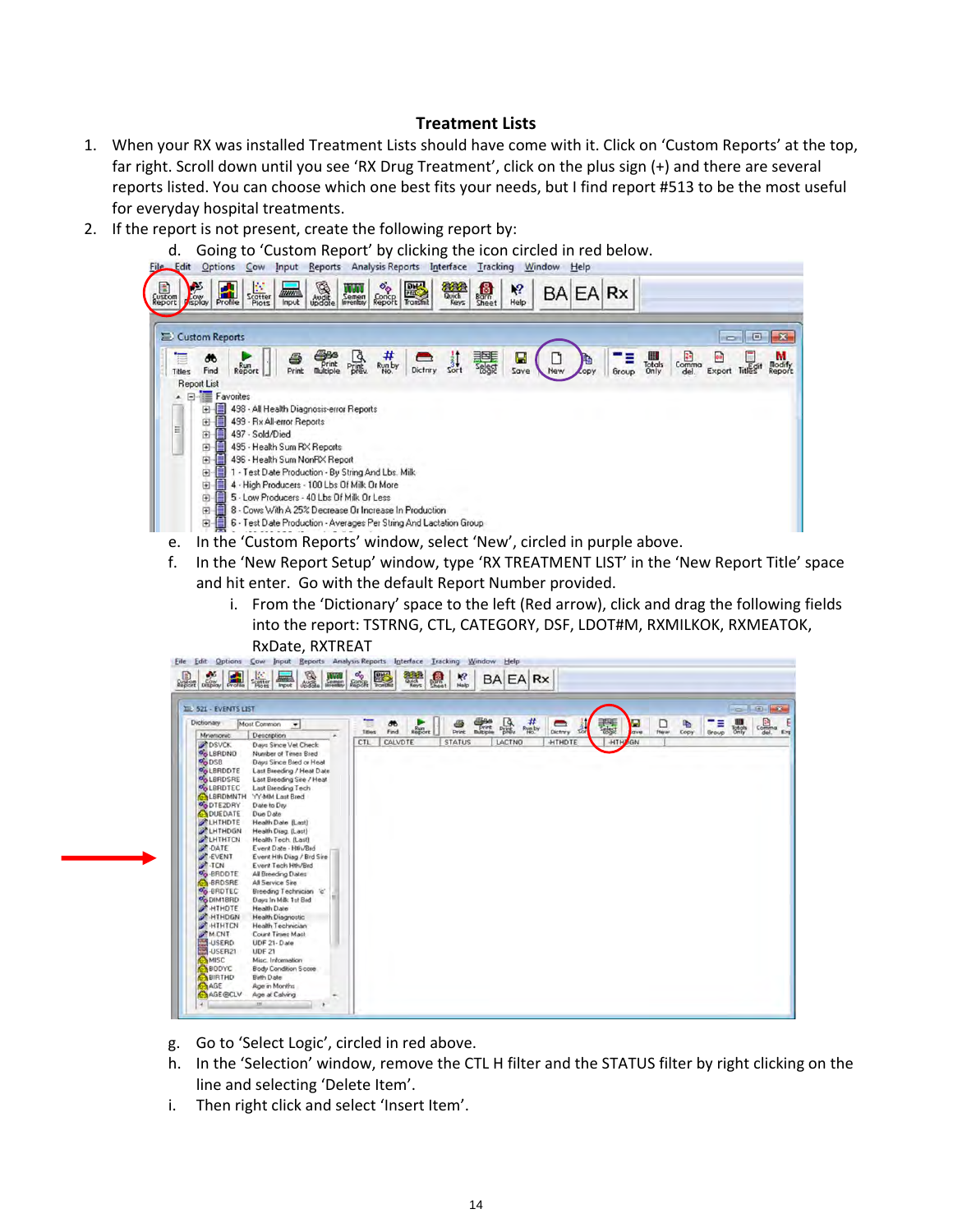|          |                                                                                                                                                                                                                                                                                                                                                                                                                                                                                                                                                                                                                                                                                                                  | Selection<br>B                                                                                                                                                                                                                                                                                                                                                                                                                 |
|----------|------------------------------------------------------------------------------------------------------------------------------------------------------------------------------------------------------------------------------------------------------------------------------------------------------------------------------------------------------------------------------------------------------------------------------------------------------------------------------------------------------------------------------------------------------------------------------------------------------------------------------------------------------------------------------------------------------------------|--------------------------------------------------------------------------------------------------------------------------------------------------------------------------------------------------------------------------------------------------------------------------------------------------------------------------------------------------------------------------------------------------------------------------------|
| j.<br>k. | In those lines, type in the items to match the figure to the<br>right. You can then close the 'Selection' window.<br>Click 'Run Report' circles in red below and enter the pen<br>that the hospital cows are in.                                                                                                                                                                                                                                                                                                                                                                                                                                                                                                 | Help<br>Mnemonic<br>Operator<br>Operand<br><b>NE</b><br><b>CTLH</b><br>Η<br>7<br><b>STATUS</b><br>LT<br>2<br><b>TSTRNG</b><br>EQ<br>CATEGORY C<br>TREAT                                                                                                                                                                                                                                                                        |
|          | E 513 - Rx Drug Treatment List (All Cows in Hospital Pen) ( 0 Animals Selected, 0 Data Lines ) -- Completed<br>$rac{1}{\text{Rupby}}$<br>73<br><b>S</b> Sprint Print<br>Print Multiple Print<br>羈<br>n.<br>$Dictmry$ sort<br>R<br>中<br>Ε<br>66<br>Report<br>Find<br>Save<br>Titles<br><b>New</b><br>Copy<br>Group<br>CTL CALEGORY<br>DSF<br>LDOT#M RXMILKOK<br><b>RXMEATOK</b><br><b>TSTRNG</b><br>Selection<br>Mnemonic<br><b>CTLH</b><br><b>STATUS</b><br><b>TSTRNG</b><br>CATEGOF<br><b>RXDATE</b><br>CATEGOR<br><b>RXMILKOI</b><br><b>RXMILKON</b><br>CATEGOF<br><b>RXMEATC</b><br><b>RXMEATO</b><br><b>CATEGORY C</b><br>RXMILKOK GT<br><b>CATEGORY C</b><br><b>RXMEATON GT</b><br>CATEGORY C<br><b>CTL</b> | <b>RXDATE</b><br>EQ<br>TODAY<br>CATEGORY C<br>PASSED MILK WH<br>RXMILKOKI GT<br>0<br><b>TODAY</b><br>RXMILKOKI LE<br>CATEGORY C<br>PASSED MEAT WH<br><b>RXMEATON GT</b><br>0<br>B <sub>3</sub><br><b>RXMEATON LE</b><br>T0DAY<br>CATEGORY C<br>WH MILK<br>RXMILKOKI GT<br>TODAY<br>CATEGORY C<br>WH MEAT<br><b>RXMEATON GT</b><br>TODAY<br>CATEGORY C<br><b>GE</b><br><b>CTL</b><br>WH MILK<br>TODAY<br>WH MEAT<br>TODAY<br>GE |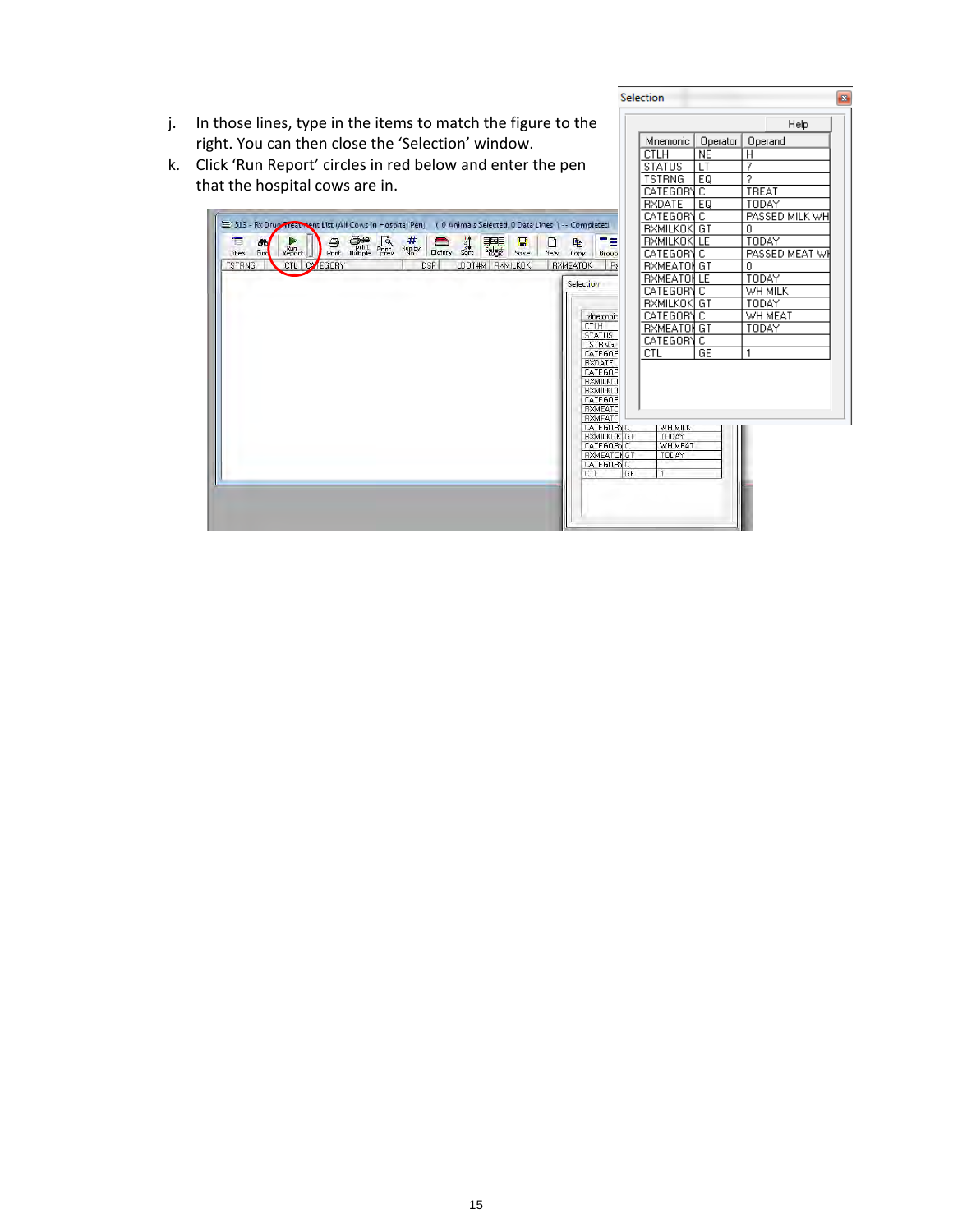**WASHINGTON STATE UNIVERSITY** 



#### **Example 1 Dairy Health Conditions Recording in DHI‐Plus® Protocol**

#### **Simple Rules of "Good Health Records" to follow when "How to record" questions arise:**

- Record All Disease Episodes that Occur
- Record Disease as a Single, Specific Event
	- o Don't record as a treatment or generic event
- Record Events with Same Info in Same Order using Same Abbreviations
	- o Record Treatments having a withdrawal and foot or quarter at a minimum

Drug treatment protocols in this document were determined by the dairy and their veterinarian. They were not *designed or recommended by the WSU College of Veterinary Medicine or its representatives.*

For the following event recording White columns in the tables represent data automatically recorded by RX‐Plus function.

#### **Udder Health Conditions**

#### **MAST** Condition

- For cow with clinical mastitis in one or more quarters.
- Quarters affected will be selected when the RX treatment protocol is chosen.
- If a cow requires additional treatment (beyond the initial 4 days of treatment) then enter an additional MAST condition with the appropriate therapy.

| NUTTER NUCLES NO. NO   |                          |
|------------------------|--------------------------|
| Protocol               | <b>Drug Name</b>         |
| <b>SPECTRAMAST</b>     | <b>SPECTRA</b>           |
| <b>PIRSUE</b>          | <b>PIRSUE</b>            |
| <b>SEVERE MAST</b>     | <b>HYPERTONIC SALINE</b> |
|                        | <b>BANAMINE</b>          |
| 3 TEAT*                | 3 TEAT                   |
| <b>NO TREAT MAST**</b> | NO TREATMENT MAST        |

Remark Recording: RX

\*As a treatment for mastitis

\*\*Cows not being treated with antibiotics, most likely because she is being sent to beef

#### **Foot Health Conditions**

**LAME** Condition

- For cows with a disease causing lameness.
- Limb(s) affected will be selected when the RX treatment protocol is chosen.
- Remark Recording: RX

| Protocol          | <b>Drug Name</b> |
|-------------------|------------------|
| <b>FOOTROT</b>    | <b>FXCFDF</b>    |
| <b>WART</b>       | <b>WRAP</b>      |
| <b>FT ULCER</b>   | NO TREATMENT     |
| <b>FT ABSCESS</b> | NO TREATMENT     |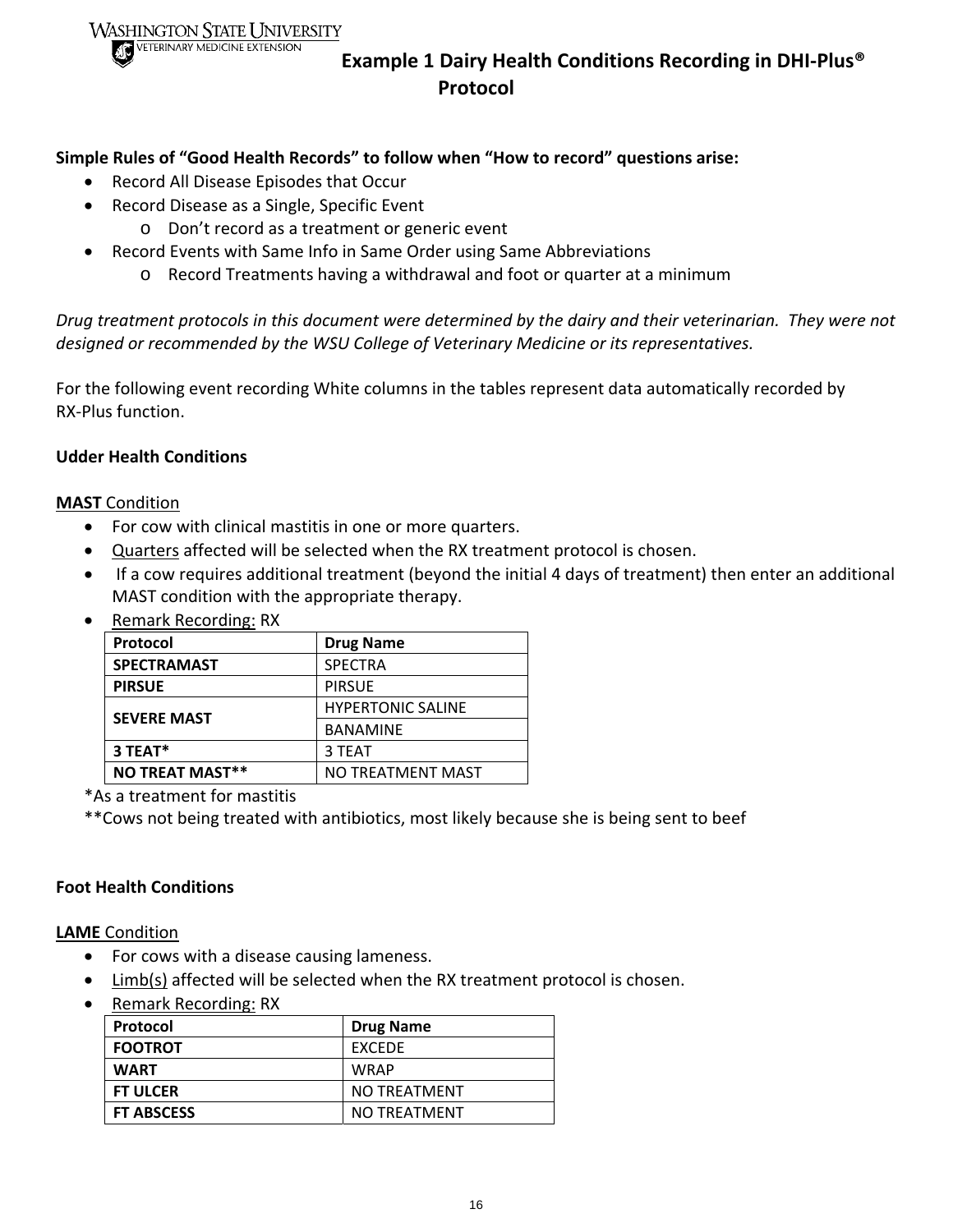#### **Reproductive Health Conditions**

#### **RETAINED** Condition

- For cows with retained fetal membranes after 24 hours.
- There are no antibiotics associated with this event. If they receive antibiotics then the cows also needs a METR event.

| Protocol      | <b>Drug Name</b> |
|---------------|------------------|
| <b>RETAIN</b> | <b>WATCH</b>     |
| <b>FLUSH</b>  | <b>IODINE</b>    |

#### **METRITIS** Condition

• For cows with abnormal uterine discharge.

| Protocol                   | <b>Drug Name</b> |
|----------------------------|------------------|
| <b>FLUSH</b>               | <b>IODINE</b>    |
| <b>FLUSH &amp; EXCENEL</b> | <b>IODINE</b>    |
|                            | EXCENEL          |
| <b>EXCENEL</b>             | <b>FXCFNFL</b>   |

#### **Other Health Conditions**

#### **MILK FEVER** Condition

- For cows with milk fever.
- Remark Recording: RX

| Protocol          | <b>Drug Name</b>  |
|-------------------|-------------------|
| <b>MILK FEVER</b> | <b>CMPK BOLUS</b> |
|                   | CALCIUM           |

#### **KETOSIS** Condition

For cows diagnosed with ketosis.

| Protocol              | <b>Drug Name</b>   |
|-----------------------|--------------------|
| <b>KETOSIS MILD</b>   | <b>PROPALENE</b>   |
|                       | <b>PROPALENE</b>   |
| <b>KETOSIS SEVERE</b> | <b>BOVA DRENCH</b> |
|                       | <b>DEXTROSE</b>    |

#### **INJURY** Condition

• For injured cows.

| Protocol        | <b>Drug Name</b> |
|-----------------|------------------|
| <b>INJ BACK</b> | <b>NO TREAT</b>  |
| INJ CALVING     | <b>NO TREAT</b>  |
| <b>INJ LEG</b>  | <b>NO TREAT</b>  |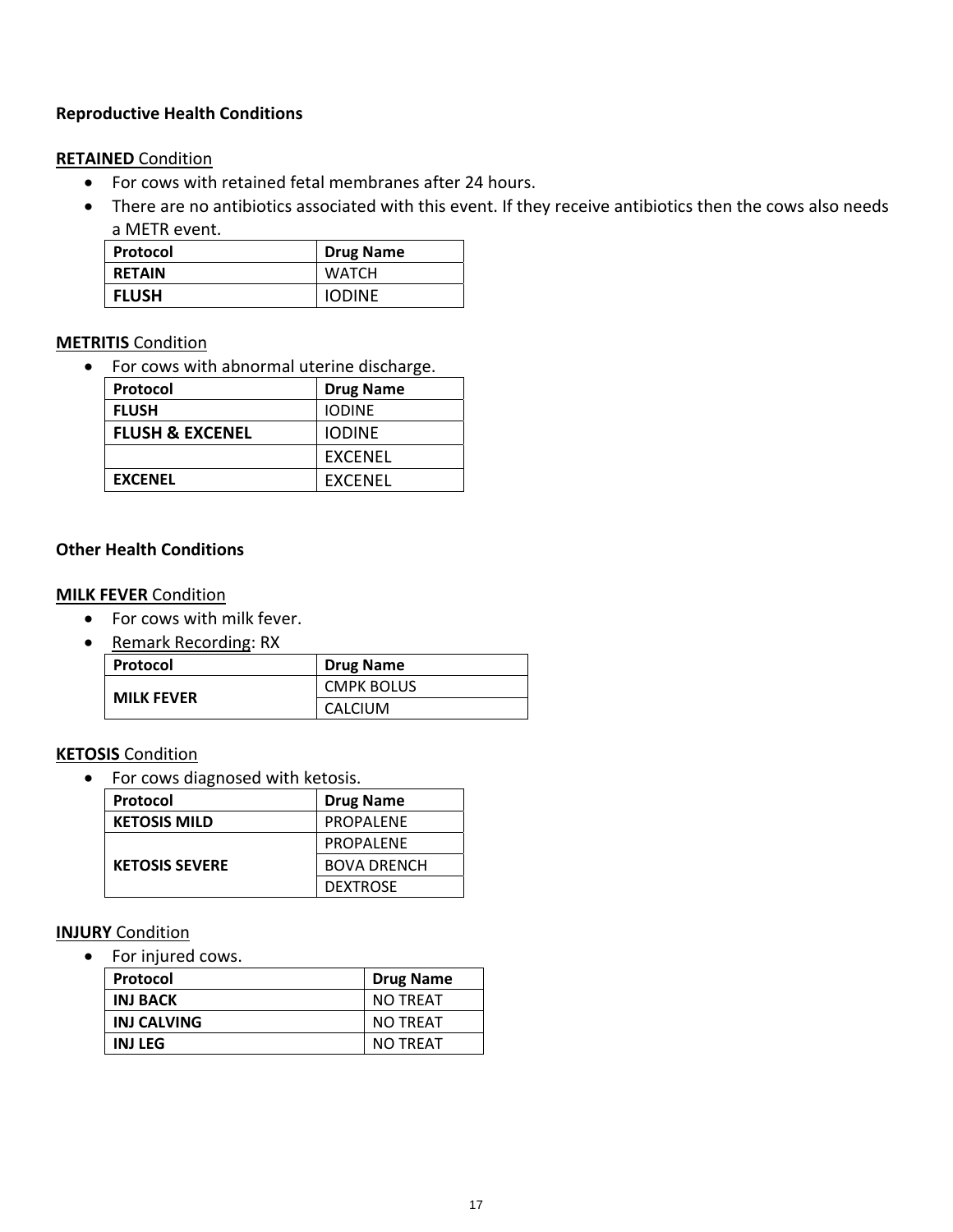#### **PNUEMONIA** Condition

- For cows with pneumonia.
- Remark Recording: RX

| Protocol                   | <b>Drug Name</b> |
|----------------------------|------------------|
| PNEUMONIA/FEVER MILD       | <b>EXCEDE</b>    |
|                            | <b>POLYFLEX</b>  |
| PNEUMONIA-MODERATE         | <b>FLUNIXIN</b>  |
|                            | POLYFLEX 10      |
| <b>PNEUMONIA- RUP LUNG</b> | <b>FLUNIXIN</b>  |

#### **DA** Condition

For cows diagnosed with a DA.

| Protocol           | <b>Drug Name</b> |
|--------------------|------------------|
| <b>TOGGLE</b>      | <b>NAXCEL</b>    |
| <b>NO TREAT*</b>   | <b>NO TREAT</b>  |
| <b>SURG EXCEDE</b> | <b>EXCEDE</b>    |
| <b>SURG PEN 60</b> | <b>PEN 60</b>    |

**\*** For cows diagnosed with a DA but is not being treated, most likely because she is being sent to beef.

#### **SOLD and DIED** Conditions

- Select a Macro to indicate why the cow was sold or died.
- Remark Recording: Sold with Macros/ Died with Macros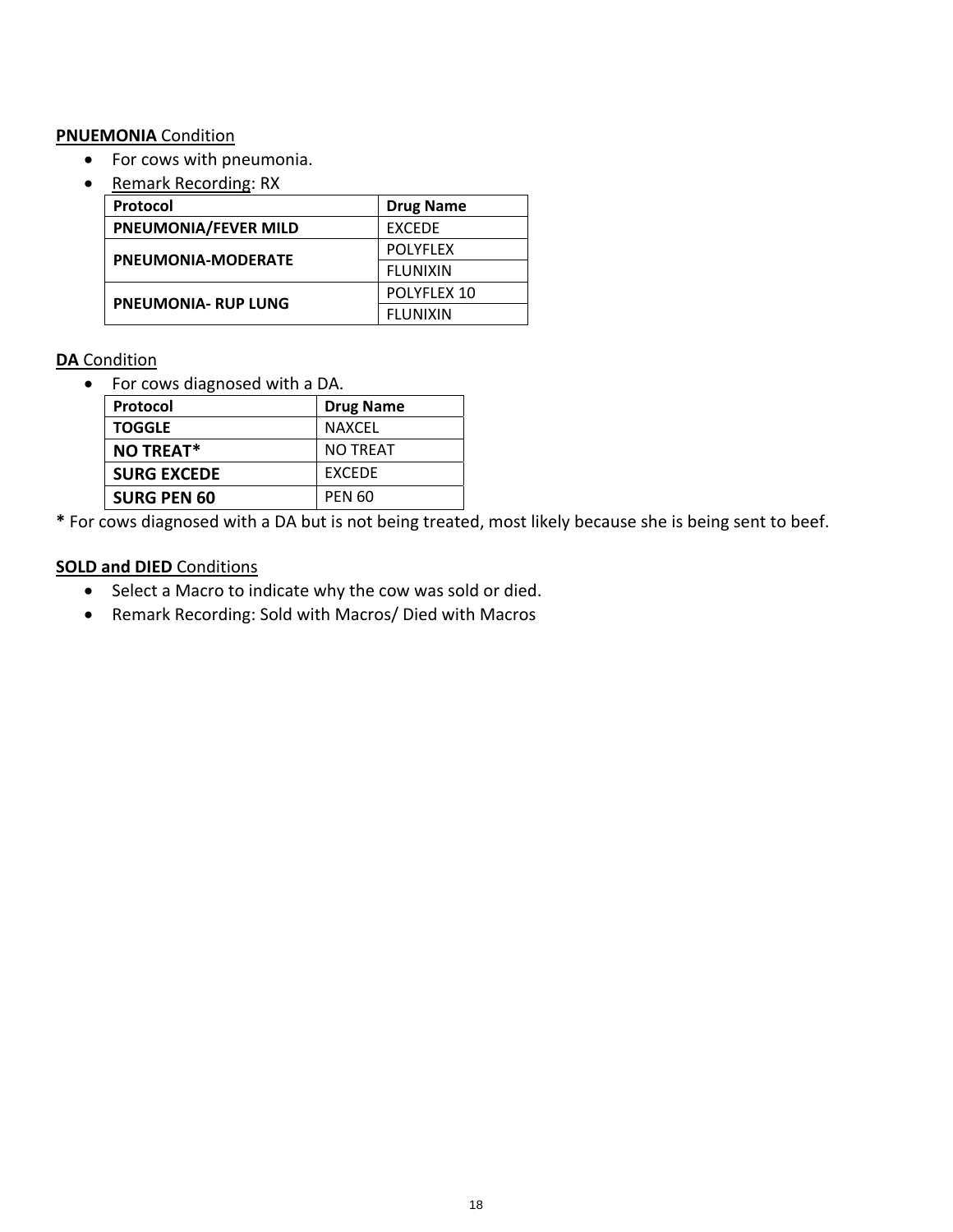**WASHINGTON STATE UNIVERSITY** 



#### **Example 2 Dairy Health Condition Recording in DHI‐Plus® Protocol**

#### **Simple Rules of "Good Health Records" to follow when "How to record" questions arise:**

- Record All Disease Episodes that Occur
- Record Disease as a Single, Specific Event
	- o Don't record as a treatment or generic event
- Record Events with Same Info in Same Order using Same Abbreviations
	- o Record Treatments having a withdrawal and foot or quarter at a minimum

Drug treatment protocols in this document were determined by the dairy and their veterinarian. They were not *designed or recommended by the WSU College of Veterinary Medicine or its representatives.*

For the following event recording White columns in the tables represent data automatically recorded by the RX‐Plus function.

#### **\*\*The HTech field should be filled in for all treatments or hoof trimmings\*\***

#### **Udder Health Conditions**

#### **MAST** Condition

- For cows with Clinical mastitis in one or more quarters.
- A MAST condition starts her on three days of treatment.
- If a cow requires additional antibiotic treatments (same drug or different drug) then enter a REMAST event.
- Quarters affected will be chosen when the RX treatment protocol is chosen.

| Protocol                 | <b>Drug Name</b> |
|--------------------------|------------------|
| <b>PIRSUE PEN 35</b>     | <b>PIRSUE</b>    |
|                          | <b>PEN 35</b>    |
|                          | <b>PIRSUE</b>    |
| <b>PIRSUE PEN 35 BAN</b> | <b>PEN 35</b>    |
|                          | <b>BANAMINE</b>  |
| <b>PIRSUE</b>            | <b>PIRSUE</b>    |
| <b>PIRSUE BAN</b>        | <b>PIRSUE</b>    |
|                          | <b>BANAMINE</b>  |
| <b>SPECT</b>             | SPECTRAMAST      |
| <b>SPECT BAN</b>         | SPECTRAMAST      |
|                          | <b>BANAMINE</b>  |
| <b>HETACIN</b>           | <b>HETACIN K</b> |
|                          | <b>HETACIN K</b> |
| <b>HETACIN BAN</b>       | <b>BANAMINE</b>  |
| 3Т                       | 3 TEAT           |
| NT MAST*                 | NO TREAT MAST    |

\*For cows with mastitis, but is not being treated, mostly likely because she is being sent to beef.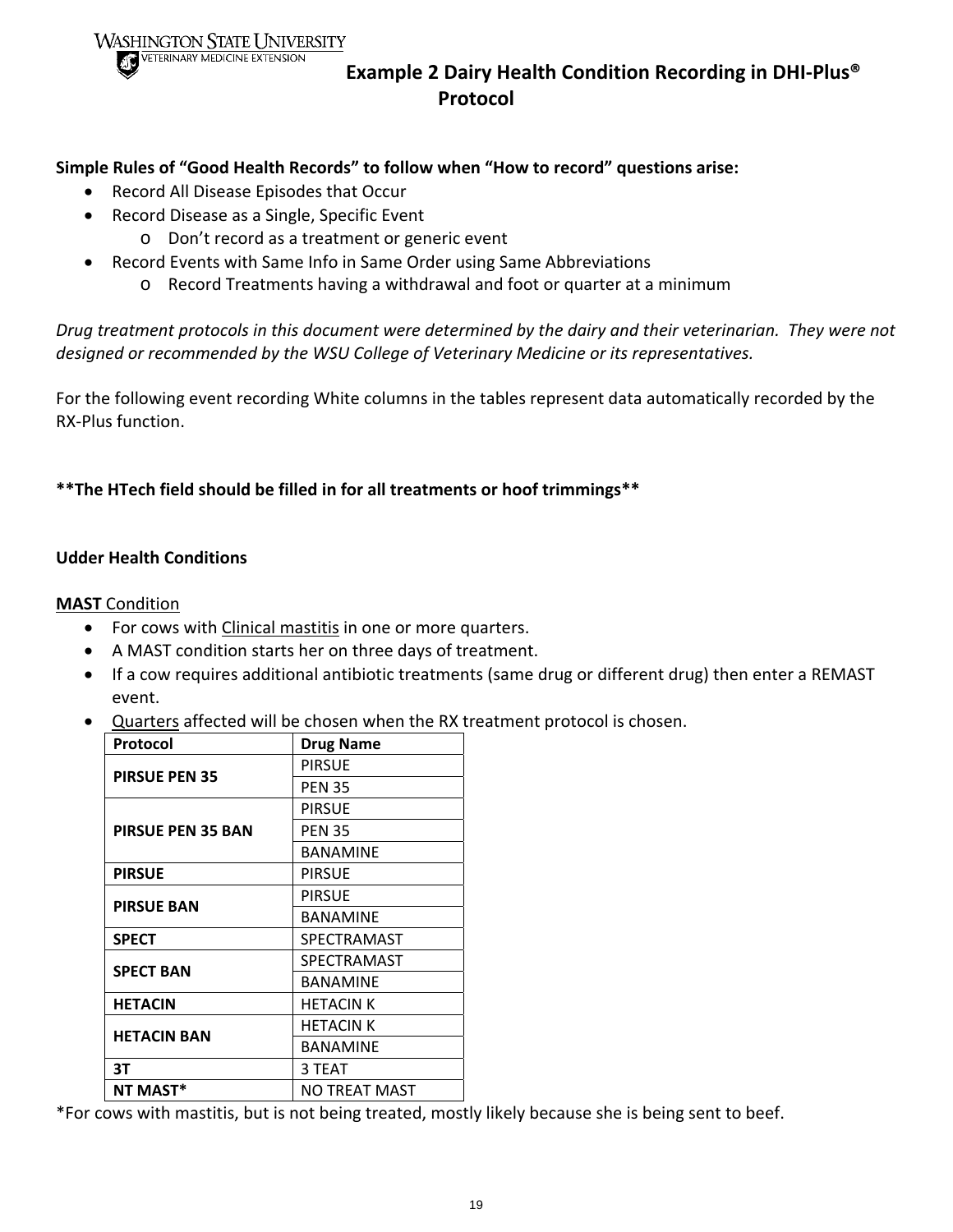#### **REMAST** Condition

- For cows continuing treatment for mastitis beyond the initial 3 days of treatment.
- Quarters affected will be chosen when the RX treatment protocol is chosen.

| Protocol                 | <b>Drug Name</b> |
|--------------------------|------------------|
| <b>PIRSUE PEN 35</b>     | <b>PIRSUE</b>    |
|                          | <b>PEN 35</b>    |
|                          | <b>PIRSUE</b>    |
| <b>PIRSUE PEN 35 BAN</b> | <b>PEN 35</b>    |
|                          | <b>BANAMINE</b>  |
| <b>PIRSUE</b>            | PIRSUE           |
| <b>PIRSUE BAN</b>        | <b>PIRSUE</b>    |
|                          | <b>BANAMINE</b>  |
| <b>SPECT</b>             | SPECTRAMAST      |
| <b>SPECT BAN</b>         | SPECTRAMAST      |
|                          | <b>BANAMINE</b>  |
| <b>HETACIN</b>           | <b>HETACIN K</b> |
|                          | <b>HETACIN K</b> |
| <b>HETACIN BAN</b>       | <b>BANAMINE</b>  |
| 3T                       | 3 TEAT           |
| NT MAST*                 | NO TREAT MAST    |

\*For cows with mastitis, but is not being treated, mostly likely because she is being sent to beef.

#### **BLOODY** Condition

- For cows with bloody milk in one or more quarters.
- Quarters affected will be chosen when the RX treatment protocol is chosen.

| Protocol      | <b>Drug Name</b> |
|---------------|------------------|
| <b>BLOODY</b> | MILK OUT         |

#### **Foot Health Conditions**

#### **LAME** Condition

- For cows that are lame in one or more limbs. For lameness not caused by hoof rot, foot wart, or an abscess.
- There are no antibiotic treatments associated with this event.

| <b>Protocol</b> | <b>Drug Name</b> |
|-----------------|------------------|
| <b>ULCER</b>    | <b>TET WRAP</b>  |
| <b>STIFLE</b>   | <b>WATCH</b>     |
| <b>ANKLE</b>    | <b>WATCH</b>     |
| <b>HIP</b>      | <b>WATCH</b>     |
| <b>SHOULDER</b> | WATCH            |

#### **ABCESS** Condition

• For cows diagnosed with a foot abscess.

| Protocol        | <b>Drug Name</b> |
|-----------------|------------------|
| <b>TET WRAP</b> | <b>TFT WRAP</b>  |
| <b>BLOCK</b>    | <b>BLOCK</b>     |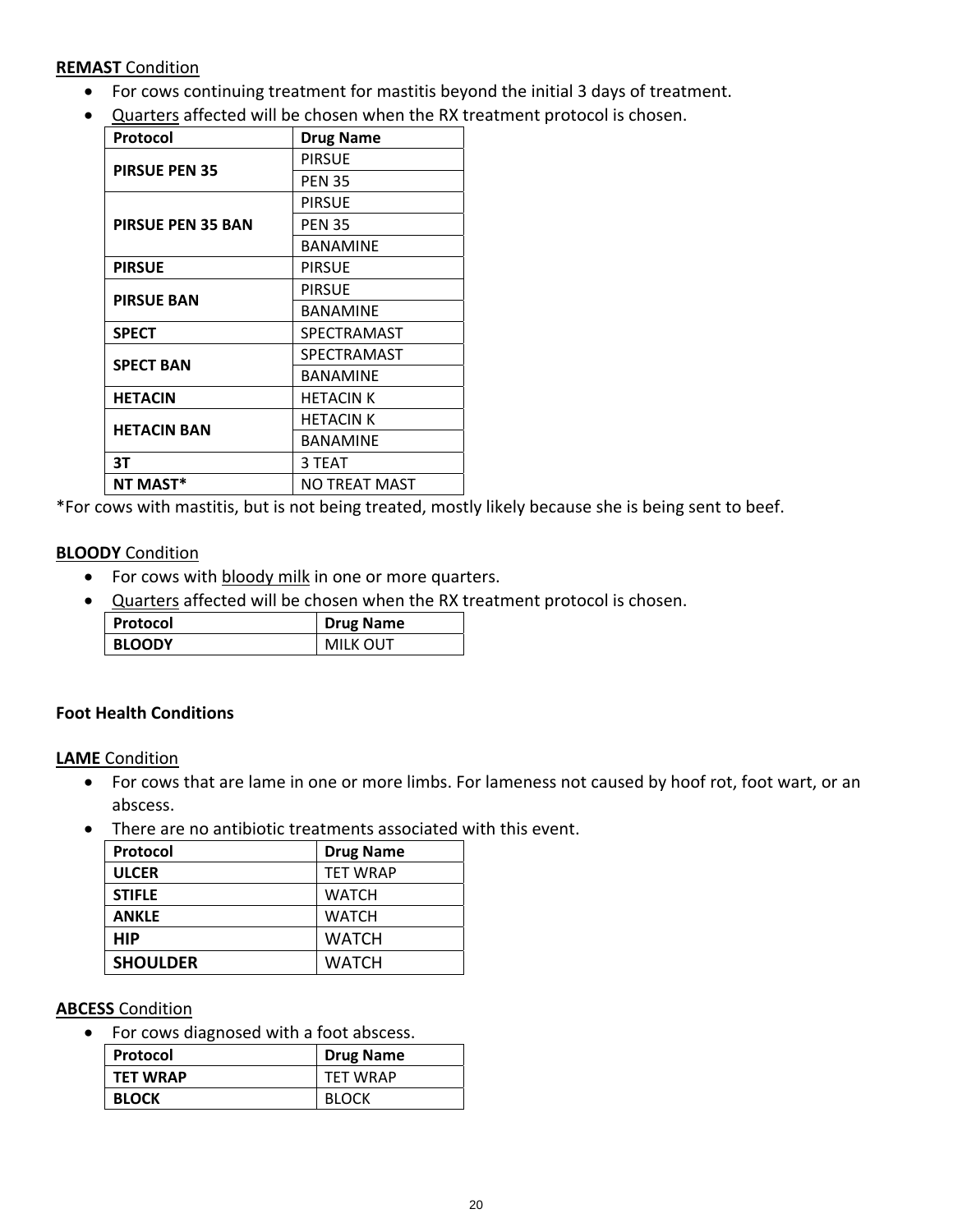#### **FOOT WART** Condition

For cows diagnosed with foot wart(s).

| Protocol        | <b>Drug Name</b> |
|-----------------|------------------|
| <b>TET WRAP</b> | <b>TFT WRAP</b>  |

**HOOF ROT** Condition

For cows diagnosed with hoof rot.

| Protocol          | <b>Drug Name</b>  |
|-------------------|-------------------|
| <b>POLY ALBON</b> | <b>POLYFLEX</b>   |
|                   | <b>ALBON PILL</b> |
| <b>EXCEDE</b>     | <b>FXCFDF</b>     |

#### **Reproductive Health Conditions**

#### **RP** Condition

- For cows with retained fetal membranes after 24 hours.
- There are no antibiotics associated with this event. If they receive antibiotics then the cows also needs a METR event.

| Protocol | <b>Drug Name</b> |
|----------|------------------|
| RP       | <b>CMPK</b>      |
|          | <b>DRENCH</b>    |

#### **METRITIS** Condition

- For cows with a fever and/or uterine discharge indicating a uterine infection.
- If a cow receives a different treatment or continues on a treatment longer than set in the protocol, then enter a subsequent METRITIS condition.

| Protocol           | <b>Drug Name</b> |
|--------------------|------------------|
| <b>MET FLUSH</b>   | UT FLUSH         |
| <b>MET EXCEDE</b>  | EXCEDE           |
| <b>MET EXCENEL</b> | <b>EXCENEL</b>   |

#### **Other Health Conditions**

#### **MILK FEVER** Condition

• For cows with milk fever.

| Protocol          | <b>Drug Name</b> |
|-------------------|------------------|
| <b>MILK FEVER</b> | <b>CALCIUM</b>   |
|                   | <b>DEXTROSE</b>  |

#### **DA** Condition

For cows diagnosed with a DA.

| Protocol            | <b>Drug Name</b> |
|---------------------|------------------|
| <b>DA NO TREAT*</b> | <b>NO TREAT</b>  |
| <b>DA SURGERY</b>   | EXCEDE           |

**\*** For cows diagnosed with a DA but is not being treated, most likely because she is being sent to beef.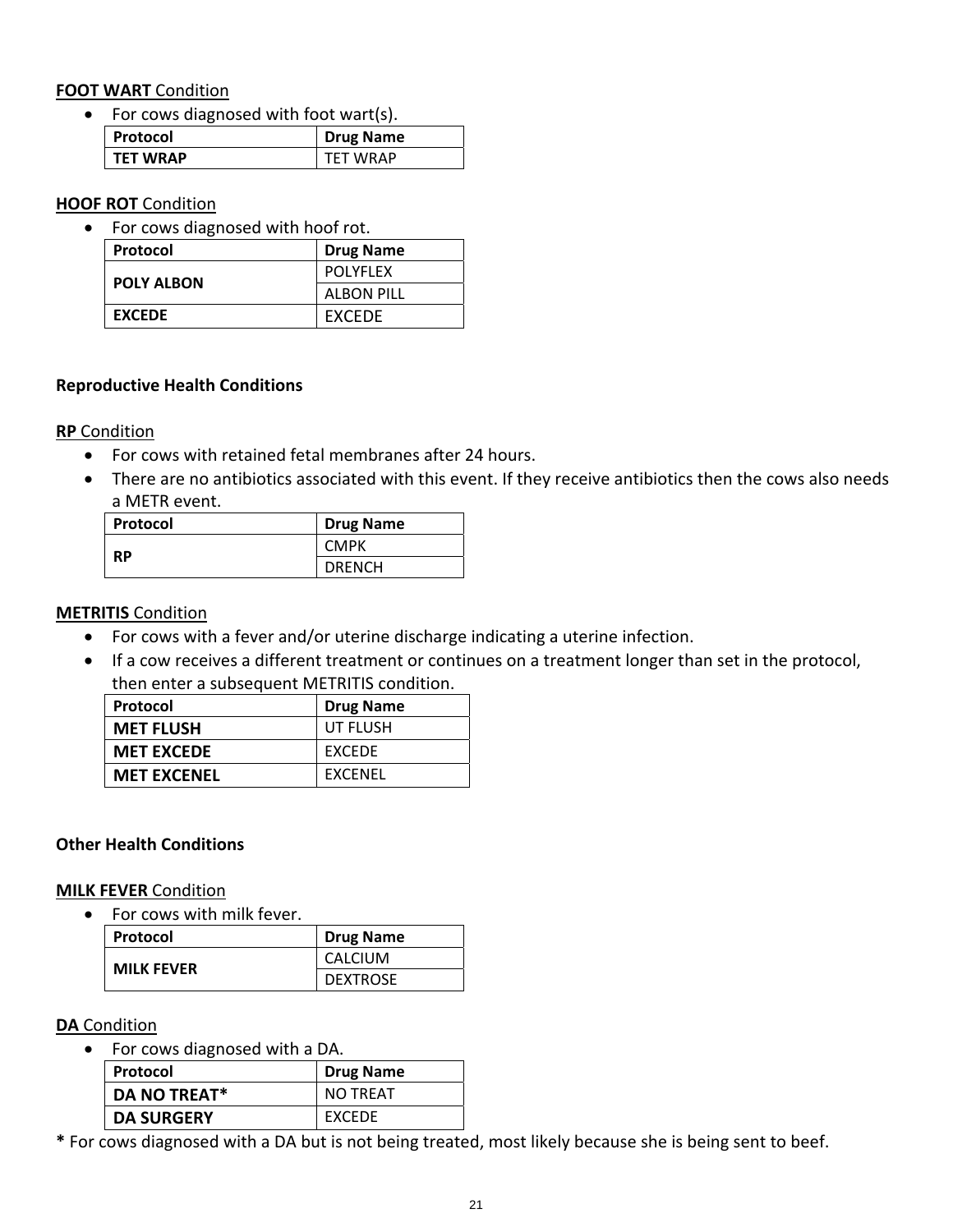#### **PNEUMONIA** Condition

For cows diagnosed with pneumonia.

| Protocol           | <b>Drug Name</b> |
|--------------------|------------------|
| <b>PN NO TREAT</b> | <b>NO TREAT</b>  |
| <b>PN EXCEDE</b>   | <b>FXCFDF</b>    |

#### **INJURY** Condition

• For injured cows not receiving treatment.

| Protocol        | <b>Drug Name</b> |
|-----------------|------------------|
| <b>ANKLE</b>    | <b>WATCH</b>     |
| <b>SHOULDER</b> | <b>WATCH</b>     |
| <b>BACK</b>     | <b>WATCH</b>     |
| <b>ABCESS</b>   | <b>WATCH</b>     |

#### **SOLD and DIED** Conditions

- Select a Macro to indicate why the cow was sold or died.
- Remark Recording: Sold with Macros/ Died with Macros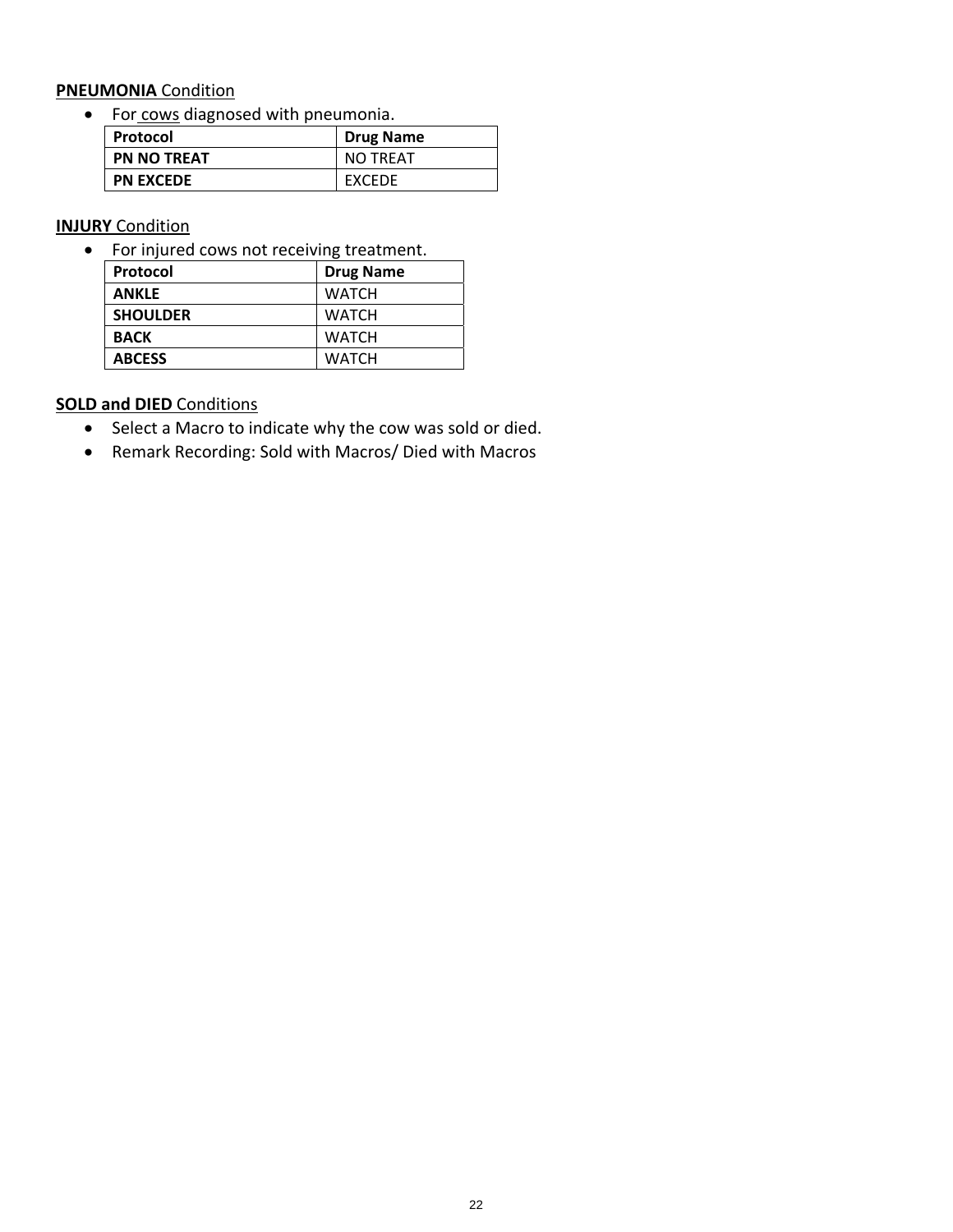

**\_\_\_\_\_\_\_\_\_\_\_\_\_\_ Dairy Health Conditions Recording in DHI‐Plus® Rx‐Plus**

**Simple Rules of "Good Health Records" to follow when "How to record" questions arise:**

- Record All Disease Episodes that Occur
- Record Disease as a Single, Specific Event
	- o Don't record as a treatment or generic event
- Record Events with Same Info in Same Order using Same Abbreviations
	- o Record Treatments having a withdrawal and foot or quarter at a minimum

For the following event recording White columns in the tables represent data automatically recorded by RX‐Plus function.

#### **Udder Health Conditions**

#### **MAST** Condition

- *Instructions or specifics about the disease recording*
- RX Treatment Setup:

#### **Foot Health Conditions**

#### **LAME** Condition

- *Instructions or specifics about the disease recording*
- RX Treatment Setup:

#### **Reproductive Health Conditions**

#### **RETAINED** Condition

- *Instructions or specifics about the disease recording*
- RX Treatment Setup:

#### **METRITIS** Condition